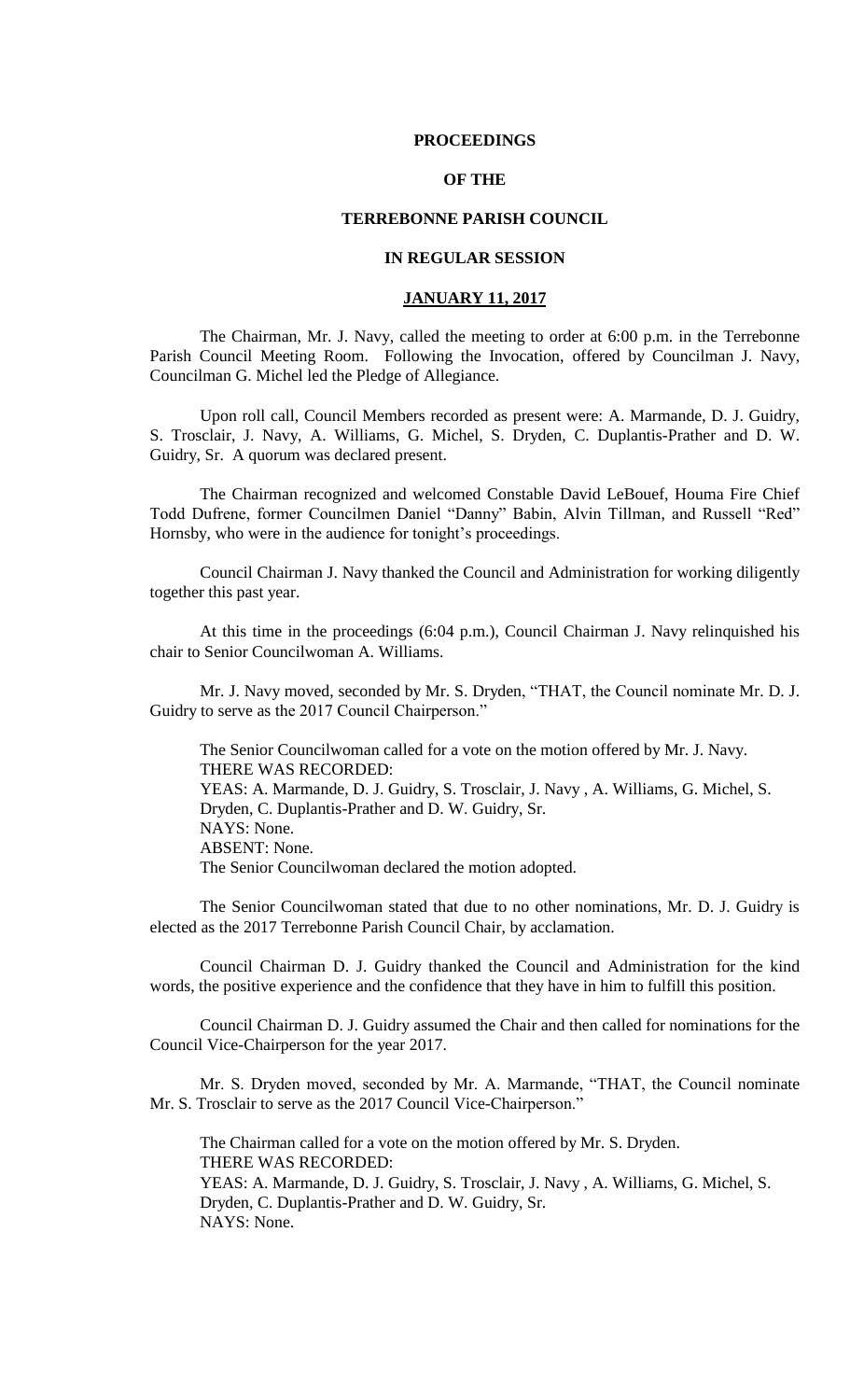ABSENT: None.

The Chairman declared the motion adopted.

The Chairman stated that due to no other nominations, Mr. S. Trosclair is elected as the 2017 Terrebonne Parish Council Vice-Chair, by acclamation.

Vice-Chairman S. Trosclair thanked the Council and Administration for believing in him and his ability to serve in this position.

Ms. C. Duplantis-Prather moved, seconded by Mr. D. W. Guidry, Sr., "THAT, the Council approve the minutes of the Regular Council Session held on December 7, 2016."

The Chairman called for a vote on the motion offered by Ms. C. Duplantis-Prather. THERE WAS RECORDED: YEAS: A. Marmande, D. J. Guidry, S. Trosclair, J. Navy , A. Williams, G. Michel, S. Dryden, C. Duplantis-Prather and D. W. Guidry, Sr. NAYS: None. ABSENT: None. The Chairman declared the motion adopted.

Ms. C. Duplantis-Prather moved, seconded by Mr. S. Trosclair, "THAT, the Council approve the Parish Bill Lists dated 12/27/2016, 01/03/2017, and 01/09/2017."

The Chairman called for a vote on the motion offered by Ms. C. Duplantis-Prather. THERE WAS RECORDED: YEAS: A. Marmande, D. J. Guidry, S. Trosclair, A. Williams, G. Michel, S. Dryden, C. Duplantis-Prather and D. W. Guidry, Sr. NAYS: None. ABSENT: None. ABSTAINING: J. Navy. The Chairman declared the motion adopted.

Councilman S. Dryden read aloud proclamation declaring January 28, 2017 as Arbor Day in the Parish of Terrebonne.

Ms. Laura Browning thanked the Council and Administration for the proclamation; noted that the Annual Tree Give-A-way will be held on Saturday, January 28, 2017 at the Terrebonne Parish Library's Main Branch on Library Dr.; and added that the trees for this event were donated by the Apache Oil and Tree Foundation. Ms. Browning also thanked Planning and Zoning Director Chris Pulaski for his contributions to this event.

Council Chairman D. J. Guidry thanked Ms. Browning for all of the work that she does in and around Terrebonne Parish.

Ms. Linda Braishier, a member of the Terrebonne Parish Tree Board and the Terrebonne Garden Club President, presented the "Tree-mendous Tree Award" to Danos Enterprises for the 1<sup>St</sup> quarter of 2017. She explained that Danos Enterprises has utilized and preserved eight oak trees on their campus which are being used for beautification purposes and landscaping. She noted that this corporation also utilized a cedar tree that was "cut" down as a table in their board meeting area.

Ms. Renee Piper, Danos Enterprises Marketing Manager, thanked the Council, Administration and the Tree Board for the award and invited everyone to tour their facility.

Councilman D. W. Guidry, Sr. read aloud a commendation for City of Houma Fire Chief Todd Dufrene acknowledging his recent retirement.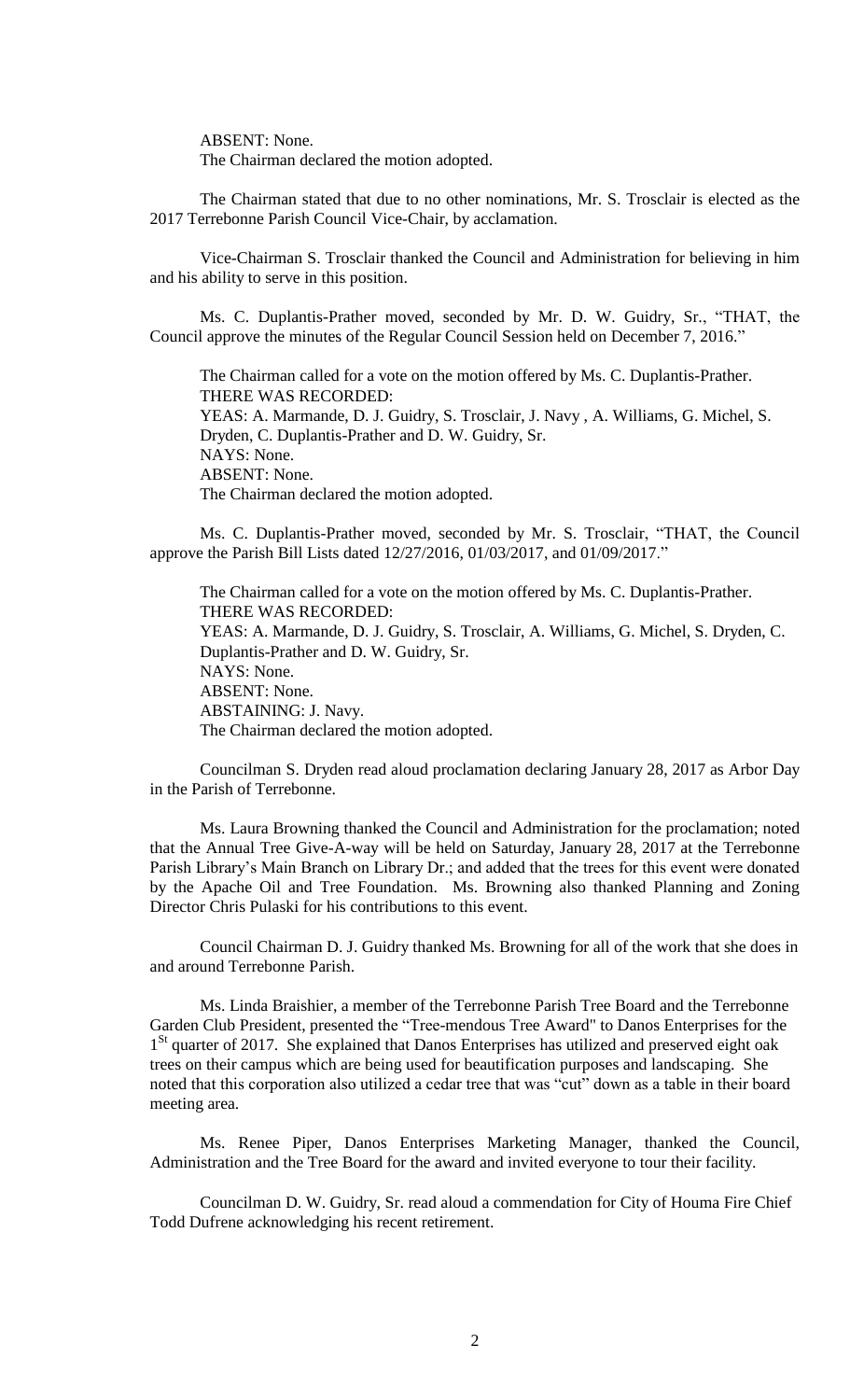Mr. Todd Dufrene thanked the Council, Administration and former Parish President M. Claudet for believing in his ability and added that he appreciated the opportunity to serve as the City of Houma Fire Chief.

OFFERED BY: MS. A. WILLIAMS SECONDED BY: UNANIMOUS

#### **RESOLUTION NO. 17-001**

SUPPORTING AN APPLICATION FOR THE FINAL PORTION OF THE BAYOU BLUE ROAD SIDEWALKS AT LA. HIGHWAY 24 AND AUTHORIZING THE PARISH PRESIDENT TO EXECUTE ALL AGREEMENTS FOR THE PROJECT.

**WHEREAS,** the Terrebonne Parish Consolidated Government desires to provide adequate access for the pedestrians of this Parish, whenever possible, and

**WHEREAS,** the residents of Gray have requested the installation of the final portion of Bayou Blue Road where it meets LA Highway 24 to provide a safer walkway for pedestrians because the shoulders of the roadway are severely insufficient, and

**WHEREAS,** TIP applications are currently being received by the MPO, and

**WHEREAS,** the portion of Bayou Blue at La. Highway 24 is heavily used by pedestrians and is in need of completion to increase the level of pedestrian safety.

**NOW, THEREFORE BE IT RESOLVED,** by the Terrebonne Parish Council, on behalf of the Terrebonne Parish Consolidated Government, that the Parish President is hereby authorized to support and sign a grant application for the 2017 Transportation Improvement Program for the final portion of sidewalks on Bayou Blue Road at La. Highway 24.

**BE IT FURTHER RESOLVED,** that, should the grant be awarded, this governing body will agree to a local match of 20% of the grant amount.

### **THERE WAS RECORDED:**

YEAS: A. Marmande, D. J. Guidry, S. Trosclair, J. Navy, A. Williams, G. Michel, S. Dryden, C. Duplantis-Prather, and D. W. Guidry, Sr. NAYS: None. ABSTAINING: None. ABSENT: None. The Chairwoman declared the resolution adopted on this the 11th day of January 2017.

The Council Chairman recognized Mr. Alvin Tillman and Mrs. Margie Scoby, who addressed the Council relative to the matter of "opening an African-American Museum - Finding our Roots" on Saturday, February 4, 2017. Mrs. Scoby explained that the African-American Museum will be the first ever in Terrebonne Parish and it tells the history of the many ancestral contributors to this parish and surrounding areas. She noted that the concept has been embraced by all of the cultures in the parish and that the curators are looking forward to achieving great things with this new museum.

Mr. Alvin Tillman explained that this has been a "lifelong" dream of his and he thanked the Council and Administration for their contributions and support with this endeavor. He invited everyone to attend the grand opening on Saturday, February 4, 2017.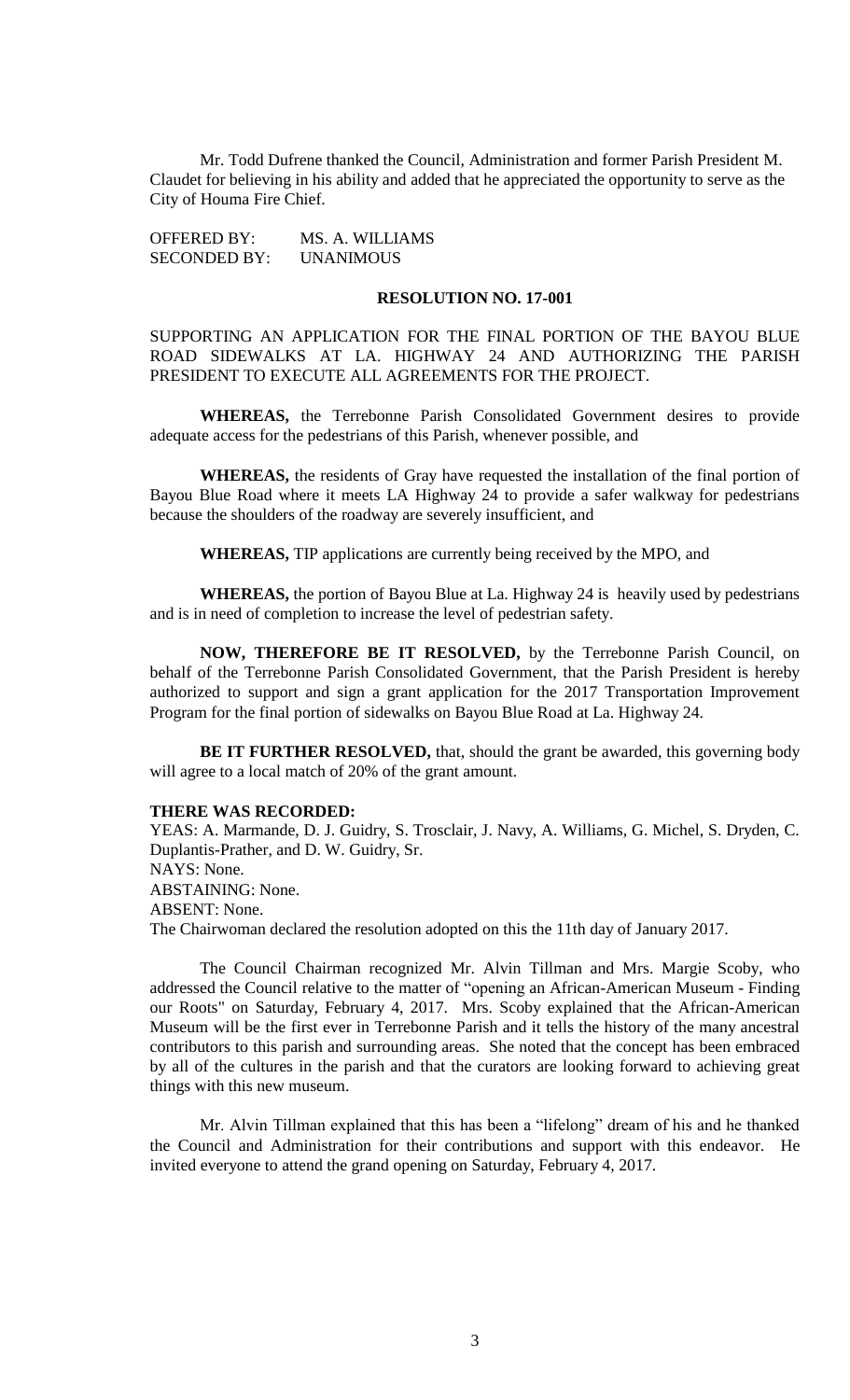Several Council members commended and thanked Mrs. Scoby and Mr. Tillman for having the foresight to proceed with an endeavor of this magnitude and for enlightening the citizens of Terrebonne Parish.

The Council Chairman recognized Mr. Floyd Bergeron, a Houma resident, who addressed the Council relative to the matter of the Council on Aging's budget and suggested that the parish hold a Town Hall meeting for the citizens of Terrebonne Parish to discuss the budget. Mr. Bergeron stated that the Council on Aging used a portion of their funding to build a fence; and, in his opinion, those monies could have been transferred to another department to be utilized more efficiently, such as repairing the streets in Council District No. 3. He further explained that, in his opinion, the oil industry for the coastal region is not returning and the parish needs to look at other sources of revenue.

Councilman D. W. Guidry, Sr. explained that he believes the economy is going to get better and that the oil field and job markets are going to recover.

Ms. A. Williams moved, seconded by Ms. C. Duplantis-Prather, "THAT, it now being 6:33 p.m., the Council open public hearings."

The Chairman called for a vote on the motion offered by Ms. A. Williams. THERE WAS RECORDED: YEAS: A. Marmande, D. J. Guidry, S. Trosclair, J. Navy , A. Williams, G. Michel, S. Dryden, C. Duplantis-Prather and D. W. Guidry, Sr. NAYS: None. ABSENT: None. The Chairman declared the motion adopted.

The Chairman recognized the public for comments on the following:

A. A proposed ordinance to establish a "No Parking" zone on the cul-de-sac on Alamo Drive.

There were no comments from the public on the proposed ordinance.

Ms. A. Williams moved, seconded by Mr. D. W. Guidry, Sr., "THAT, the Council close the aforementioned public hearing."

The Chairman called for a vote on the motion offered by Ms. A. Williams. THERE WAS RECORDED: YEAS: A. Marmande, D. J. Guidry, S. Trosclair, J. Navy , A. Williams, G. Michel, S. Dryden, C. Duplantis-Prather and D. W. Guidry, Sr. NAYS: None. ABSENT: None. The Chairman declared the motion adopted.

| OFFERED BY:         | <b>MR.S. TROSCLAIR</b> |
|---------------------|------------------------|
| <b>SECONDED BY:</b> | MS. A. WILLIAMS        |

## **ORDINANCE NO. 8809**

AN ORDINANCE TO AMEND THE PARISH CODE OF TERREBONNE PARISH BY ADDING TO CHAPTER 18: MOTOR VEHICLES AND TRAFFIC, ARTICLE V: STOPPING, STANDING AND PARKING, DIVISION 2: PARISH, SECTION 18-223: TO ESTABLISH A "NO PARKING" ZONE ON THE CUL-DE-SAC ON ALAMO DRIVE; TO PROVIDE FOR THE INSTALLATION OF SAID SIGNS; AND TO PROVIDE FOR OTHER MATTERS RELATIVE THERETO.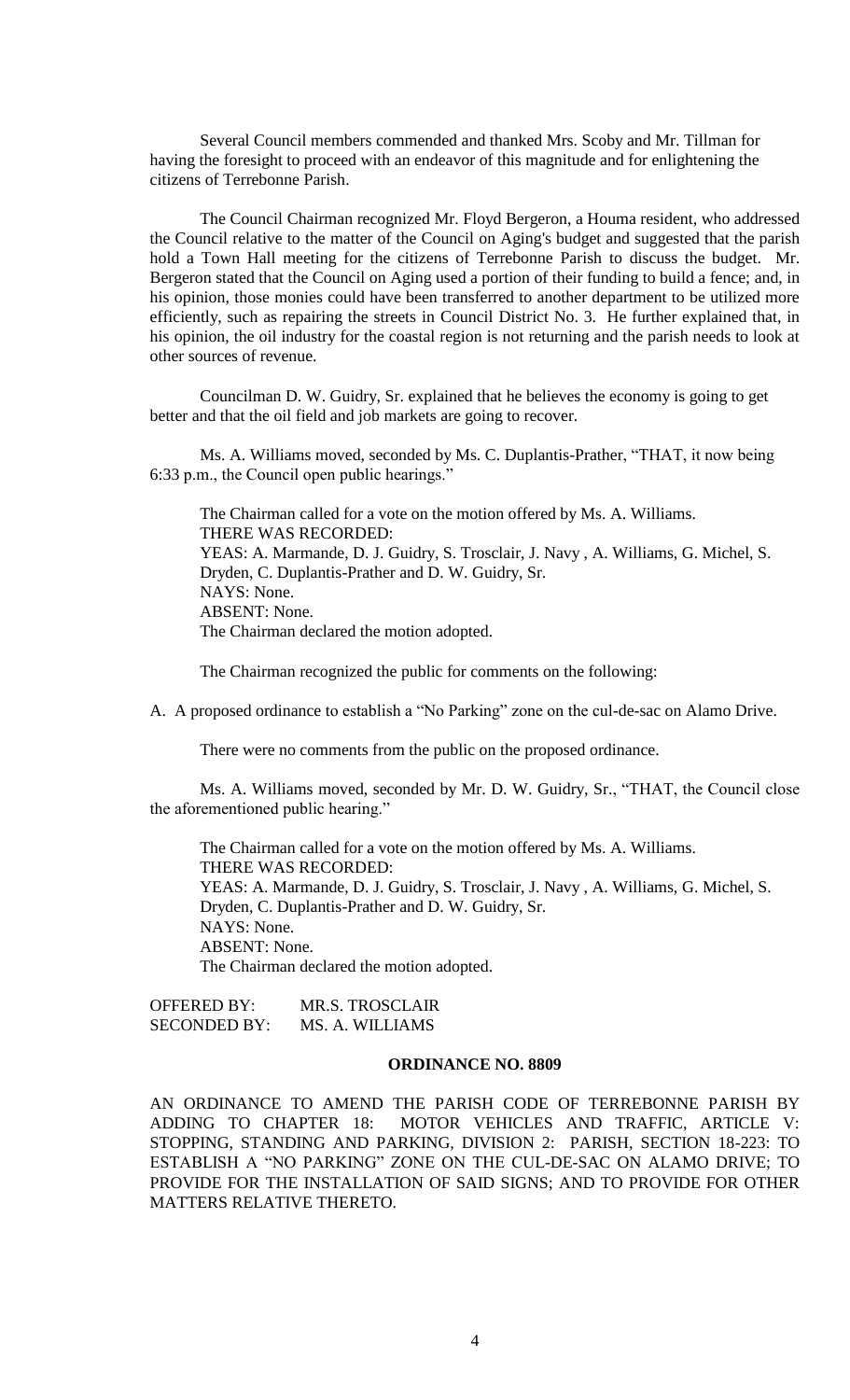### SECTION I

BE IT ORDAINED by the Terrebonne Parish Council, in regular session convened and on behalf of the Terrebonne Parish Consolidated Government, that the Parish Code of Terrebonne Parish be amended by adding to Chapter 18: Motor Vehicles and Traffic, Article V: Stopping, Standing and Parking, Division 2: Parish, Section 18-223: To establish "No Parking on the cul-de-sac on Alamo Drive, as follows:

### CHAPTER 18: MOTOR VEHICLES AND TRAFFIC

# ARTICLE V: STOPPING, STANDING AND PARKING

## DIVISION 2: PARISH

# SECTION 18-223: NO PARKING ZONES

That portion of Alamo Drive on the cul-de-sac is hereby designated as a "No Parking" Zone and appropriate "No Parking" signs shall be erected and maintained along the said roadway to create and maintain said zone. Any vehicle traveling on Alamo Drive shall respect the signs erected and maintained under the provisions of this section.

## **SECTION II**

If any word, clause, phrase, section or other portion of this ordinance shall be declared null, void, invalid, illegal, or unconstitutional, the remaining words, clauses, phrases, sections and other portions of this ordinance shall remain in full force and effect, the provisions of this ordinance hereby being declared to be severable.

#### **SECTION III**

This ordinance shall become effective upon approval by the Parish President or as otherwise provided in Section 2-13(b) of the Home Rule Charter for a Consolidated Government for Terrebonne Parish, whichever occurs sooner.

This ordinance, having been introduced and laid on the table for at least two weeks, was voted upon as follows:

#### THERE WAS RECORDED:

YEAS: A. Marmande, D. J. Guidry, S. Trosclair , J. Navy, A. Williams, G. Michel, S. Dryden, C. Duplantis-Prather and D.W. Guidry, Sr. NAYS: None. NOT VOTING: None. ABSTAINING: None. ABSENT: None. The Chairman declared the ordinance adopted on this the 11th day January 2017.

Ms. A. Williams moved, seconded by Ms. C. Duplantis-Prather, "THAT, the Council continue with the regular order of business."

The Chairman called for a vote on the motion offered by Ms. A. Williams. THERE WAS RECORDED: YEAS: A. Marmande, D. J. Guidry, S. Trosclair, J. Navy , A. Williams, G. Michel, S. Dryden, C. Duplantis-Prather and D. W. Guidry, Sr. NAYS: None. ABSENT: None.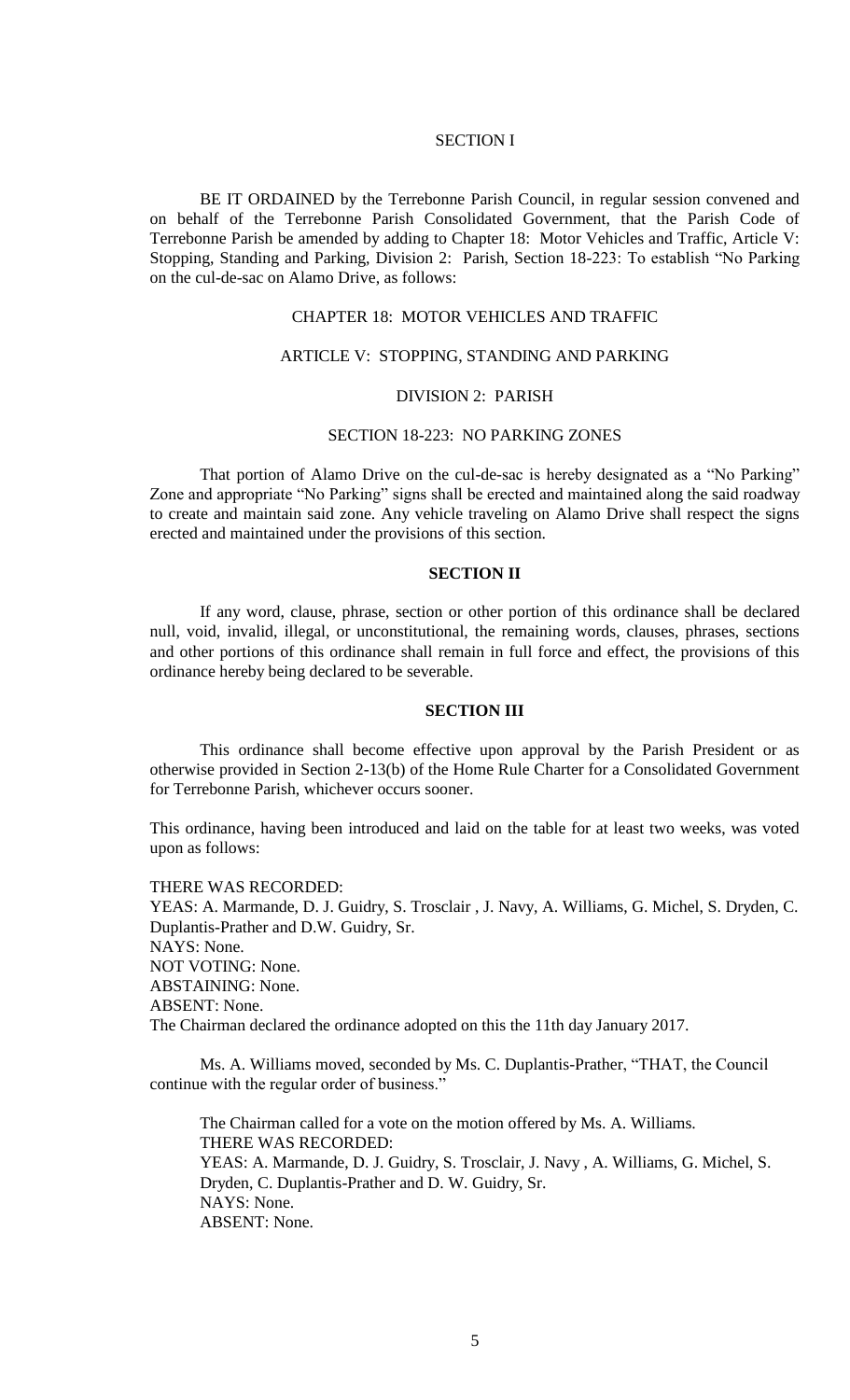The Chairman declared the motion adopted.

The Chairman called for a report on the Budget and Finance Committee meeting held on 01/09/17, whereupon the Committee Chairwoman noting ratification of minutes calls a public hearing on, *Thursday,* January 26, 2017 at 6:30 p.m., rendered the following:

# **BUDGET & FINANCE COMMITTEE**

### **JANUARY 9, 2017**

The Chairwoman, Arlanda Williams, called the Budget & Finance Committee meeting to order at 5:31 p. m. in the Terrebonne Parish Council Meeting Room with an Invocation offered by Committee member J. Navy and the Pledge of Allegiance led by Committee member D. J. Guidry. Upon roll call, Committee Members recorded as present were: A. Marmande, D. J. Guidry, S. Trosclair, J. Navy, A. Williams, G. Michel, S. Dryden, C. Duplantis-Prather and D. W. Guidry, Sr. A quorum was declared present.

| <b>OFFERED BY:</b>  | MR. D. J. GUIDRY |
|---------------------|------------------|
| <b>SECONDED BY:</b> | MR. A. MARMANDE  |

### **RESOLUTION NO. 17-002**

**WHEREAS,** on December 19, 2016 online bids were received by the Terrebonne Parish Consolidated Government for Bid No. 16-S/P-69 Surplus Sale of Adjudicated Property Located at 1533 Bonvillian Street (100%) (Account # 18195), and

**WHEREAS,** after careful review by Parish Administration it has been determined that the highest bid received is that of Ernest Murray, Sr., in the amount of Eight Thousand Dollars (\$8,000.00) and that the bid should be accepted as per attached bid forms and pursuant to all the terms and conditions as stated in Ordinance 8339, and

**WHEREAS,** the Parish Administration has recommended the acceptance of the aforementioned bid for Bid No. 16-S/P-69 Surplus Sale of Adjudicated Property Located at 1533 Bonvillian Street (100%) (Account #18195) as described in attached hereto and made a part hereof.

**NOW, THEREFORE BE IT RESOLVED** by Terrebonne Parish Council (Budget and Finance Committee), on behalf of the Terrebonne Parish Consolidated Government, that the recommendation of the Parish Administration is approved and the bid of Ernest Murray, Sr., is accepted as per attached bid forms and pursuant to all the terms and conditions as stated in Ordinance 8757.

#### **THERE WAS RECORDED:**

YEAS: A. Marmande, D. J. Guidry, S. Trosclair, J. Navy, A. Williams, G. Michel, S. Dryden, C. Duplantis-Prather, and D. W. Guidry, Sr. NAYS: None. ABSTAINING: None. ABSENT: None. The Chairwoman declared the resolution adopted on this the 9th day of January 2017.

\* \* \* \* \* \* \* \*

At this time in the proceedings (5:33 p.m.), Committee Chairwoman A. Williams relinquished the chair to the Vice-Chairman A. Marmande.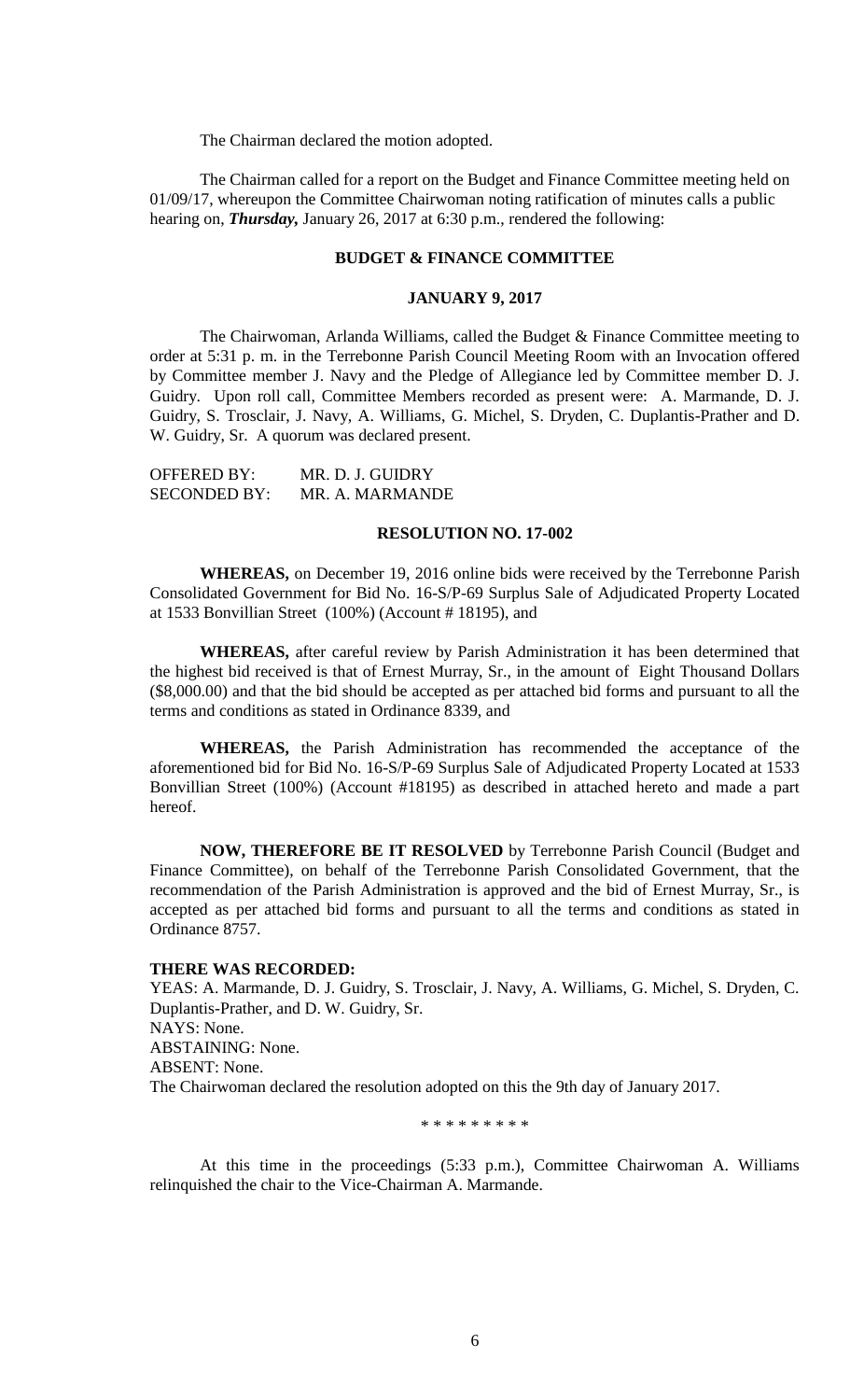Committee Chairwoman A. Williams stated that Agenda Item 2 - Discussion and possible action relative to raises for Constables and Justices of the Peace- was placed on the agenda to consider possibly increasing the salaries of the Constables and Justices of the Peace to \$800.00 per month along with current IRS mileage reimbursement.

Ms. A. Williams moved, seconded by Ms. C. Duplantis-Prather, "THAT, the Budget and Finance Committee request Administration to submit a budget amendment at the next Budget and Finance Committee meeting to increase the salaries of the Constables and Justices of the Peace to \$800.00 per month along with the current IRS mileage reimbursement." *\*(Motion Adopted After Discussion)*

Discussion ensued with several committee members expressing their concerns about the timing of increasing salaries with the "downturn" in the economy; thus stating that the sales tax revenue for the parish has declined over recent years causing the parish to implement an 8% budget cut to balance the 2017 budget. Some Committee members suggested that the Committee revisit this item in ninety days to see if the sales tax collections have increased by then.

Upon questioning, Chief Finance Officer K. Mauldin explained that funding to increase the salaries of the Constables and Justices of the Peace would being taken from the General Fund Balance and would increase that department's budget by \$90,000.

Mr. D. W. Guidry, Sr. *offered a substitute* motion, seconded by Mr. G. Michel, "THAT, the Budget and Finance Committee defer increasing the salaries of the Constables and Justice of the Peace for ninety days."

The Vice-Chairman called for the vote on the *substitute* motion offered by Mr. D. W. Guidry, Sr.

THERE WAS RECORDED:

YEAS: G. Michel, C. Duplantis-Prather and D. W. Guidry, Sr. NAYS: A. Marmande, D. J. Guidry, S. Trosclair, J. Navy, A. Williams and S. Dryden. ABSENT: None. The Vice-Chairman declared the *substitute* motion *failed*.

# **After the substitute motion** *failed***, the Vice-Chairman called for the vote on the original motion offered by Ms. A. Williams.**

\*The Vice-Chairman called for the vote on the *original* motion offered by Ms. A. Williams.

THERE WAS RECORDED:

YEAS: A. Marmande, D. J. Guidry, S. Trosclair, J. Navy, A. Williams, S. Dryden and C. Duplantis-Prather. NAYS: G. Michel and D. W. Guidry, Sr. ABSENT: None. The Vice-Chairman declared the *original* motion adopted.

At this time in the proceedings (5:49 p.m.), Committee Chairwoman A. Williams resumed the chair.

| OFFERED BY:         | MR. D. J. GUIDRY |
|---------------------|------------------|
| <b>SECONDED BY:</b> | MR. S. DRYDEN    |

## **RESOLUTION NO. 17-003**

**WHEREAS,** on December 15, 2016 bids were received by the Terrebonne Parish Consolidated Government for Bid No. 16-RFB-GEN-64 Purchase and Installation of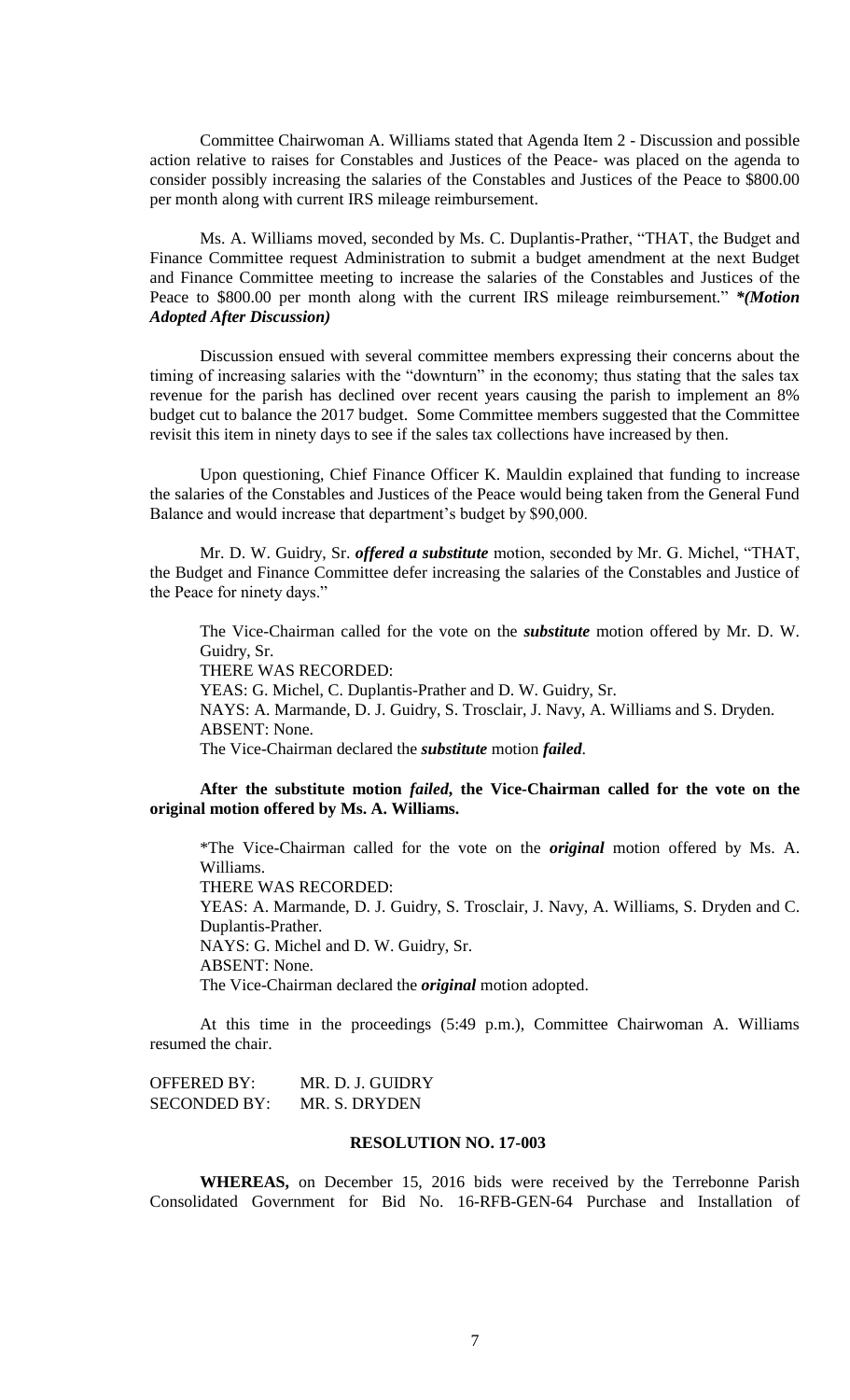New/Unused Commercial Reverse Osmosis System for the Electric Generation Division of the Utilities Department, and

**WHEREAS**, after careful by review the Purchasing Division, Cyr Leboeuf Electric Generation Superintendent and Ernest Brown Associate Utilities Director it has been determined that the bid submitted by Air-Nu in the amount of One Hundred Seven Thousand, Seven Hundred Dollars and One Cent (\$107,700.01) is the lowest qualified bid, and

**WHEREAS,** Parish Administration concurs with the recommendation to award the bid of Air-Nu for Bid 16-RFB-GEN-64 Purchase and Installation of New/Unused Commercial Reverse Osmosis System at the aforementioned price as per attached document, and

**NOW, THEREFORE BE IT RESOLVED** by Terrebonne Parish Council (Budget and Finance Committee), on behalf of the Terrebonne Parish Consolidated Government, that the recommendation of the Parish Administration be approved for the purchase of the reverse osmosis system as per attached documents.

#### **THERE WAS RECORDED:**

YEAS: A. Marmande, D. J. Guidry, J. Navy, A. Williams, G. Michel, S. Dryden, C. Duplantis-Prather, and D. W. Guidry, Sr. NAYS: None. ABSTAINING: None. ABSENT: S. Trosclair. The Chairwoman declared the resolution adopted on this the 9th day of January 2017.

\* \* \* \* \* \* \* \* \*

The Chairwoman read Agenda Item 4 - Introducing an ordinance to authorize the Parish President to execute a Cooperative Endeavor Agreement between TPCG and Toby Henry for the lease of HMGP property located at 4644 Bayouside Drive, Chauvin, LA 70344 – that was pulled from tonight's agenda per Administration.

| <b>OFFERED BY:</b>  | MR. A. MARMANDE  |
|---------------------|------------------|
| <b>SECONDED BY:</b> | MR. S. TROSCLAIR |

#### **RESOLUTION NO. 17-004**

**WHEREAS,** prices were obtained by the Roads & Bridges Division for the purpose of the repair of Buquet Vertical Lift Bridge, and

**WHEREAS,** based upon the critical infrastructure outage, Parish Administration directed the Roads and Bridges Division to take the necessary actions in order for the Buquet Vertical Lift Bridge to be repaired and put back into service, and

**WHEREAS,** after careful review by David Rome, Roads & Bridges Superintendent, and Mike Toups, Public Works Director it has been determined that the repair price of Seventy-four Thousand, Two Hundred Fifty-eight Dollars and Zero Cents (\$74,258.00) from Coastal Bridge Company, LLC for the repair of the Buquet Vertical Lift Bridge should be accepted as per the attached documents, and

**WHEREAS,** the Parish Administration has recommended the acceptance of the price for the aforementioned bridge repair at a cost of Seventy-four Thousand, Two Hundred Fifty-eight Dollars and Zero Cents (\$74,258.00) as per the attached documents.

**NOW, THEREFORE BE IT RESOLVED** by the Terrebonne Parish Council (Budget & Finance Committee), on behalf of the Terrebonne Parish Consolidated Government, that the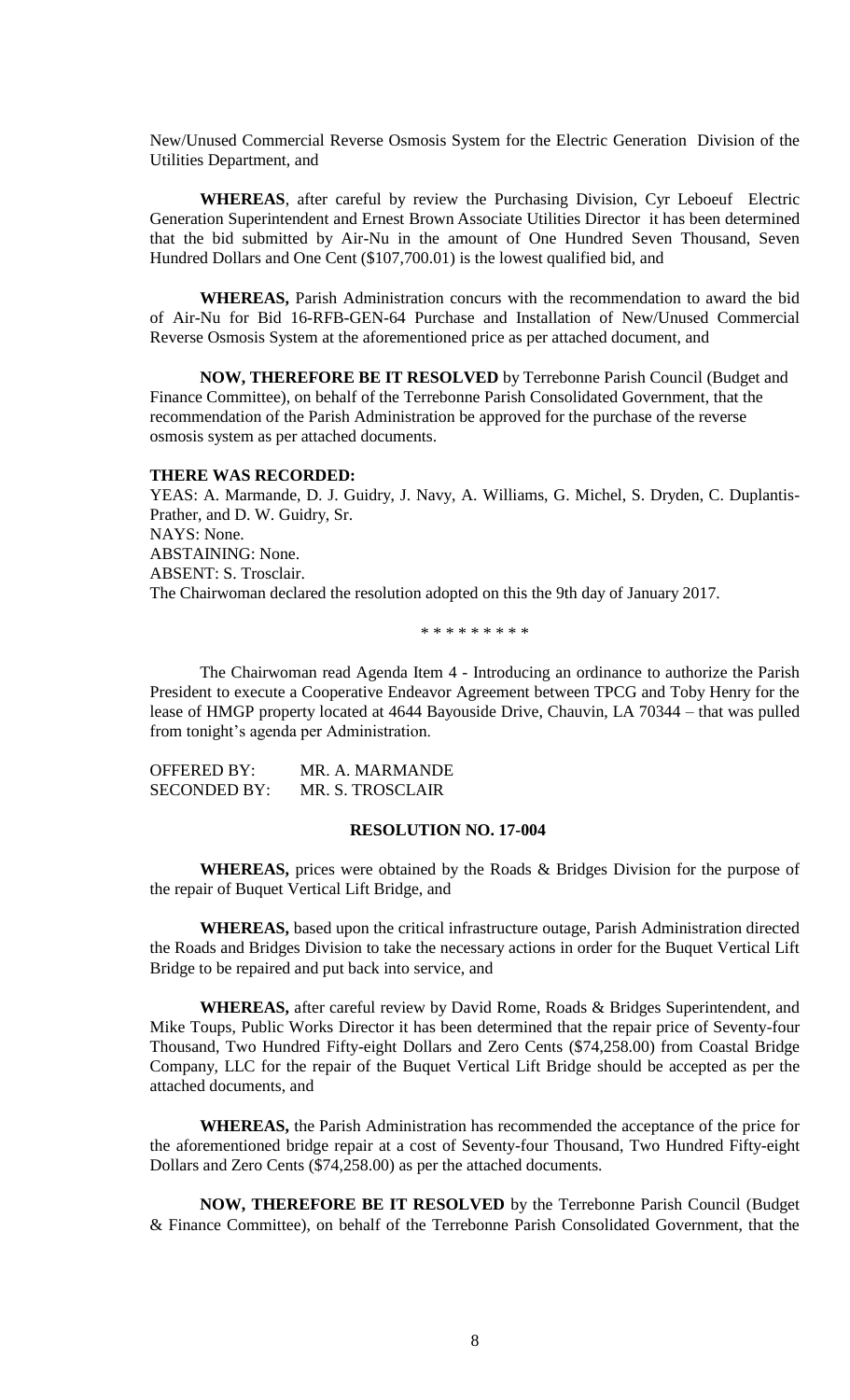procurement actions taken by Parish Administration be approved for the repair of the critical infrastructure project as per the attached forms.

# **THERE WAS RECORDED:**

YEAS: A. Marmande, D. J. Guidry, S. Trosclair, J. Navy, A. Williams, G. Michel, S. Dryden, C. Duplantis-Prather, and D. W. Guidry, Sr. NAYS: None. ABSTAINING: None. ABSENT: None. The Chairwoman declared the resolution adopted on this the 9th day of January 2017.

\* \* \* \* \* \* \* \* \*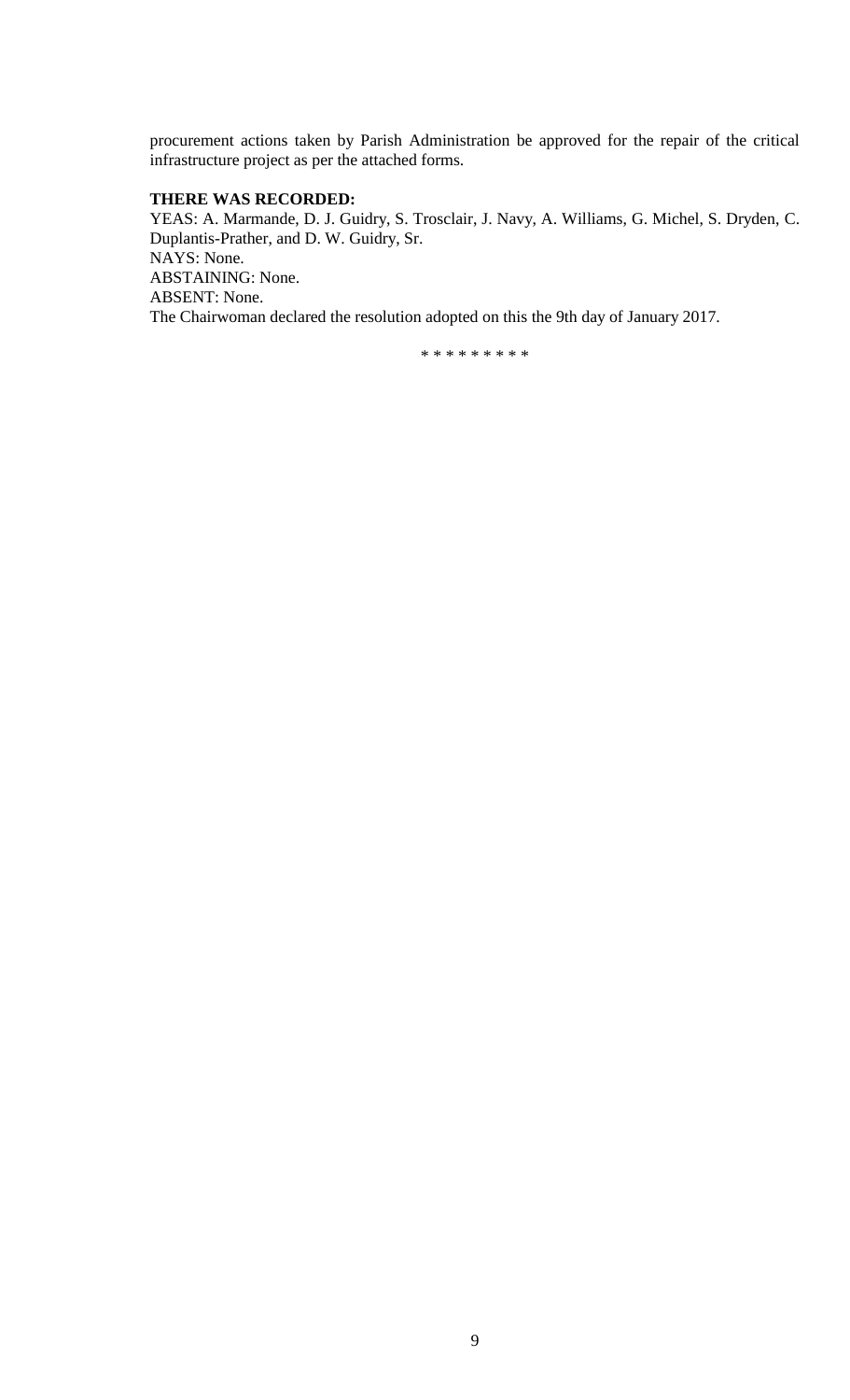| <b>OFFERED BY:</b>  | MR. D. J. GUIDRY        |
|---------------------|-------------------------|
| <b>SECONDED BY:</b> | <b>MR. S. TROSCLAIR</b> |

### **RESOLUTION NO. 17-005**

**WHEREAS,** on December 15, 2016 bids were received by the Terrebonne Parish Consolidated Government for Bid No. 16-RFB-GEN-66 Purchase and Installation of New/Unused Seals and Baskets for Unit 16 Air Preheater for the Electric Generation Division of the Utilities Department, and

**WHEREAS**, after careful by review the Purchasing Division, Cyr Leboeuf Electric Generation Superintendent and Ernest Brown Associate Utilities Director it has been determined that the bid submitted by Plant-N-Power and FSE Energy must be rejected for failure to comply with the "Requirements and Instruction for Bidders" and request authorization to re-bid at a later date, and

**WHEREAS,** Parish Administration concurs with the recommendation to reject the bids of Plant-N-Power and FSE Energy for Bid 16-RFB-GEN-66 Purchase and Installation of New/Unused Seals and Baskets for Unit 16 Air Preheater and authorizes re-bid as per attached documents, and

**NOW, THEREFORE BE IT RESOLVED** by Terrebonne Parish Council (Budget and Finance Committee), on behalf of the Terrebonne Parish Consolidated Government, that the recommendation of the Parish Administration be approved, as per attached documents.

#### **THERE WAS RECORDED:**

YEAS: A. Marmande, D. J. Guidry, S. Trosclair, J. Navy, A. Williams, G. Michel, S. Dryden, C. Duplantis-Prather, and D. W. Guidry, Sr. NAYS: None. ABSTAINING: None. ABSENT: None. The Chairwoman declared the resolution adopted on this the 9th day of January 2017.

\* \* \* \* \* \* \* \* \*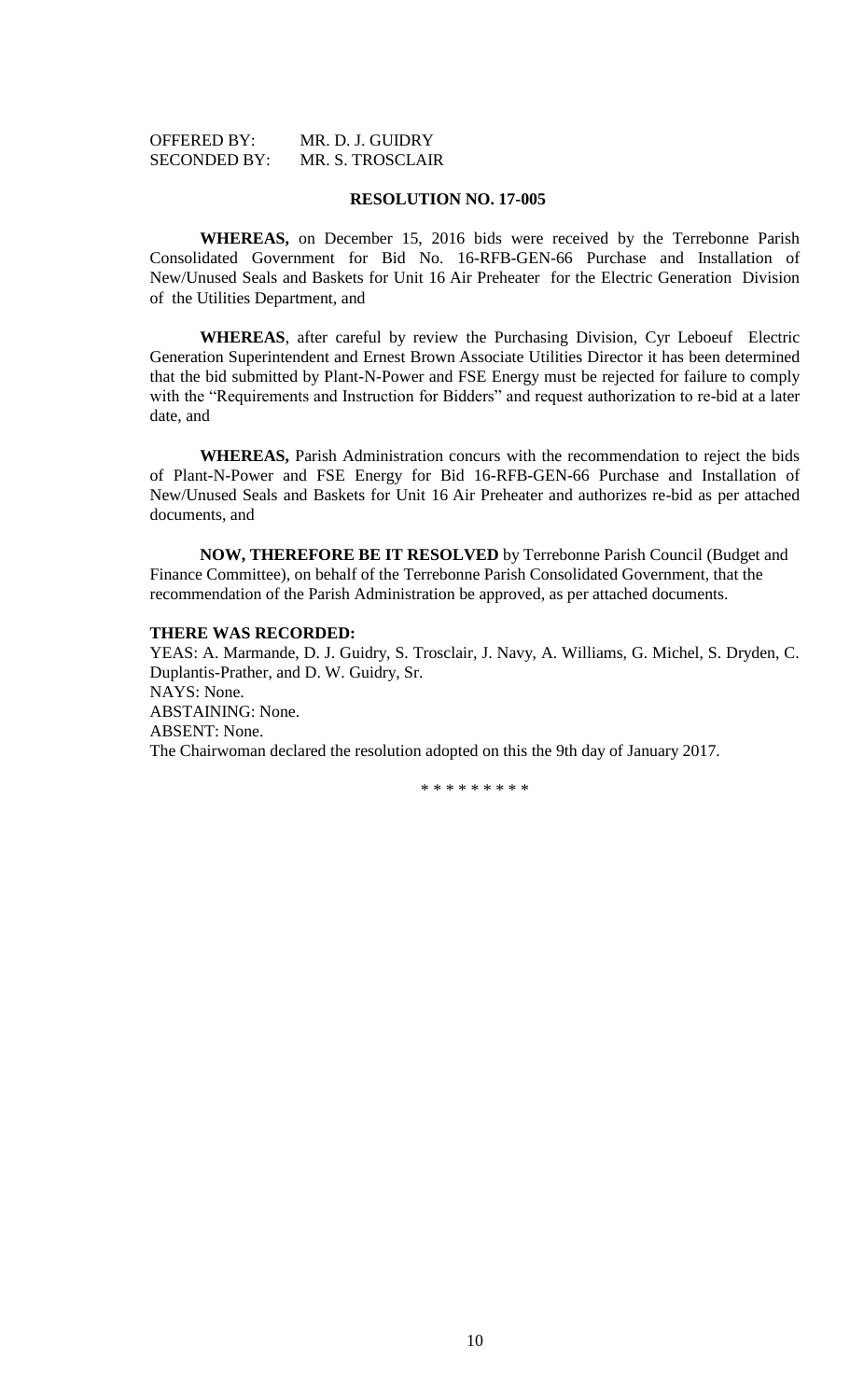Mr. G. Michel motion, seconded by Mr. D. W. Guidry, "THAT, the Budget and Finance Committee introduce an ordinance to amend the 2017 Adopted Operating Budget, the 5-Year Capital Outlay Budget, and Budgeted Positions of the Terrebonne Parish Consolidated Government for the following items and to provide for related matters; *Excluding funding for the Criminal Court Fund salaries*:

- I. General Fund- Administration, \$60,500
- II. General Fund Housing and Human Services, \$1,000
- III. Bayou Chauvin/40 Acre Sewer Relocation, \$30,000
- IV. Criminal Court Fund (minus Salaries)
- V. Transfer Equipment and Positions
	- a. Solid Waste Division, \$228,174
	- b. Road and Bridge Division, (\$102,756)
- VI. Upper Little Caillou Pump Station, \$3,900,000
- VII. Coastal Restoration, \$15,000

and call a public hearing on said matter on Thursday, January 26, 2017 at 6:30 p.m."

#### \*(*Substitute Motion Offered And Adopted After Discussion)*

Discussion ensued with some of the Committee members questioning the funding that is being allocated to the Criminal Court Fund; noting that this department is the only division of the parish that did not decrease their budget by 8% to balance the 2017 budget.

Upon questioning, Parish Manager A. Levron explained that the State Statutes pertaining to the District Attorney Office requires the parish to provide all reasonable and necessary cost for the operation of said office.

Discussion continued with several Committee members explaining that, by law, the parish is obligated to fund the reasonable cost of the operations of the District Attorney's Office; and noting that the District Attorney's Office has other sources of income as well. Several Committee members requested that a representative from the District Attorney's Office be present at the public hearing scheduled for *Thursday*, January 26, 2017.

Upon questioning, Chief Finance Officer, K. Mauldin explained that the budget can be amended to add additional positions at any time and that it must come before the Council for approval.

Mr. J. Navy *offered a substitute* motion, seconded by Mr. S. Dryden, "THAT, the Budget and Finance Committee introduce an ordinance to amend the 2017 Adopted Operating Budget, the 5-Year Capital Outlay Budget, and budgeted positions of the Terrebonne Parish Consolidated Government for the following items and to provide for related matters:

- I. General Fund- Administration, \$60,500
- II. General Fund Housing and Human Services, \$1,000
- III. Bayou Chauvin/40 Acre Sewer Relocation, \$30,000
- IV. Criminal Court Fund, \$232,034
- V. Transfer Equipment and Positions
	- a. Solid Waste Division, \$228,174
	- b. Road and Bridge Division, (\$102,756)
- VI. Upper Little Caillou Pump Station, \$3,900,000
- VII. Coastal Restoration, \$15,000

and call a public hearing on said matter on Thursday, January 26, 2017 at 6:30 p.m."

The Chairwoman called for the vote on the *substitute* motion offered by Mr. J. Navy.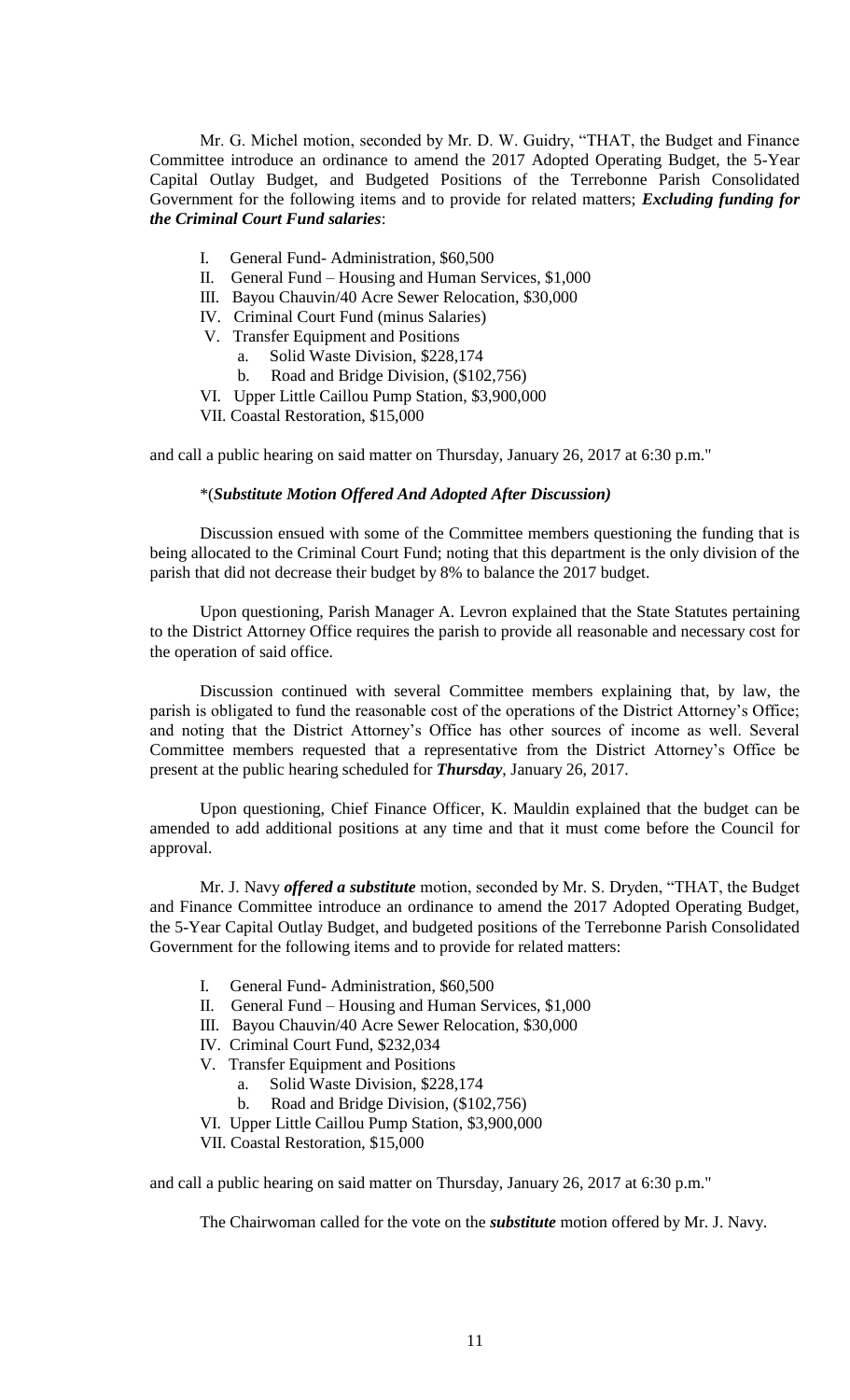THERE WAS RECORDED: YEAS: A. Marmande, D. J. Guidry, S. Trosclair, J. Navy, A. Williams, G. Michel, S. Dryden, C. Duplantis-Prather and D. W. Guidry, Sr. NAYS: None. ABSENT: None. The Chairwoman declared the *substitute* motion adopted.

Mr. D. J. Guidry moved, seconded by Mr. S. Trosclair, "THAT, there being no further business to come before the Budget & Finance Committee, the meeting be adjourned."

The Chairwoman called for the vote on the motion offered by Mr. D. J. Guidry. THERE WAS RECORDED: YEAS: A. Marmande, D. J. Guidry, S. Trosclair, J. Navy, A. Williams, G. Michel, S. Dryden, C. Duplantis-Prather,

and D. W. Guidry, Sr.

NAYS: None.

ABSENT: None.

The Chairwoman declared the motion adopted and the meeting was adjourned at 6:08 p.m.

Arlanda J. Williams, Chairwoman

Tammy E. Triggs, Minute Clerk

Ms. A. Williams moved, seconded by Ms. C. Duplantis-Prather, "THAT, the Council accept and ratify the minutes of the Budget and Finance Committee meeting held on 01/09/17."

The Chairman called for a vote on the motion offered by Ms. A. Williams. THERE WAS RECORDED: YEAS: A. Marmande, D. J. Guidry, S. Trosclair, J. Navy , A. Williams, G. Michel, S. Dryden, C. Duplantis-Prather and D. W. Guidry, Sr. NAYS: None. ABSENT: None. The Chairman declared the motion adopted.

The Chairman called for a report on the Policy, Procedure and Legal Committee meeting held on 01/09/17, whereupon the Committee Chairman noting ratification of minutes calls public hearings on, *Thursday*, January 26, 2017 at 6:30 p.m. rendered the following:

### **POLICY, PROCEDURE, & LEGAL COMMITTEE**

### **JANUARY 9, 2017**

The Chairman, Darrin W. Guidry, Sr., called the Policy, Procedure, & Legal Committee meeting to order at 6:09 p. m. in the Terrebonne Parish Council Meeting Room with an Invocation offered by Committee member C. Duplantis-Prather and the Pledge of Allegiance led by Committee member S. Trosclair. Upon roll call, Committee Members recorded as present were: A. Marmande, D. J. Guidry, S. Trosclair, J. Navy, A. Williams, G. Michel, S. Dryden, C. Duplantis-Prather and D. W. Guidry, Sr. A quorum was declared present.

Ms. C. Duplantis-Prather moved, seconded unanimously, "THAT, the Policy, Procedure, & Legal Committee introduce an ordinance that will name the Terrebonne Parish Government Tower as the 'Robert J. 'Bobby' Bergeron Government Tower' and call a public hearing on **Thursday,** January 26, 2017 at 6:30 p.m."

The Chairman called for the vote on the motion offered by Ms. C. Duplantis-Prather.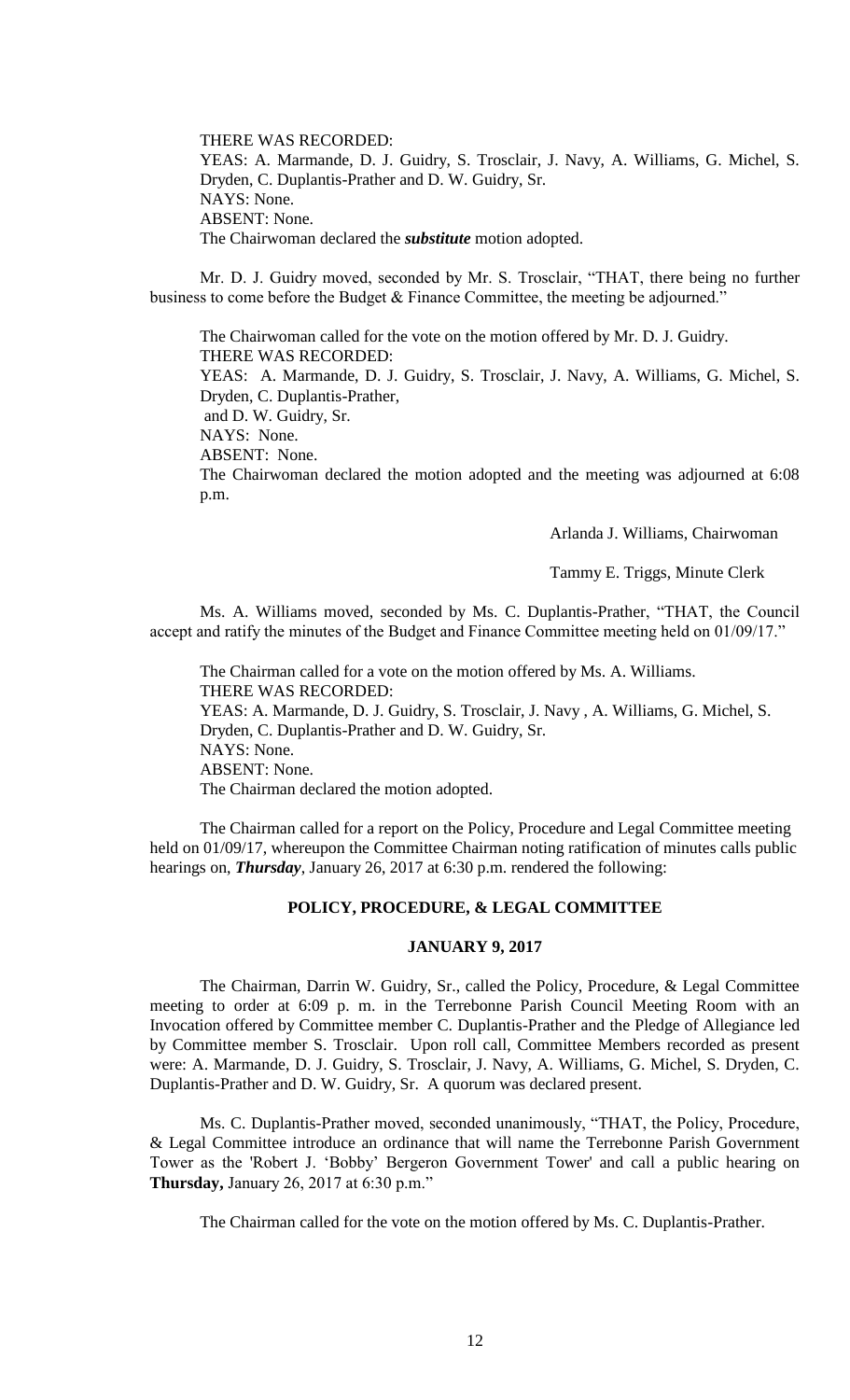THERE WAS RECORDED: YEAS: A. Marmande, D. J. Guidry, S. Trosclair, J. Navy, A. Williams, G. Michel, S. Dryden, C. Duplantis-Prather and D. W. Guidry, Sr. NAYS: None. ABSENT: None. The Chairman declared the motion adopted.

Mr. S. Trosclair moved, seconded unanimously, "THAT, the Policy, Procedure, & Legal Committee introduce an ordinance that will name the new Terrebonne Parish Office of Homeland Security and Emergency Preparedness Operations Building the 'Joseph L. Waitz Emergency Operations Center' and call a public hearing on **Thursday**, January 26, 2017 at 6:30 p.m."

The Chairman called for the vote on the motion offered by Mr. S. Trosclair. THERE WAS RECORDED: YEAS: A. Marmande, D. J. Guidry, S. Trosclair, J. Navy, A. Williams, G. Michel, S. Dryden, C. Duplantis-Prather and D. W. Guidry, Sr. NAYS: None. ABSENT: None. The Chairman declared the motion adopted.

Committee member G. Michel stated that he received a call reminding everyone that when naming buildings in Terrebonne Parish, please remember the Veterans.

Mr. D. J. Guidry moved, seconded by Mr. S. Trosclair, "THAT, there being no further business to come before the Policy, Procedure, & Legal Committee, the meeting be adjourned."

The Chairman called for the vote on the motion offered by Mr. D. J. Guidry. THERE WAS RECORDED: YEAS: A. Marmande, D. J. Guidry, S. Trosclair, J. Navy, A. Williams, G. Michel, S. Dryden, C. Duplantis-Prather and D. W. Guidry, Sr. NAYS: None. ABSENT: None. The Chairman declared the motion adopted and the meeting was adjourned at 6:11 p. m.

Darrin W. Guidry, Sr., Chairman

Tammy E. Triggs, Minute Clerk

Mr. D. W. Guidry, Sr. moved, seconded by Mr. S. Dryden, "THAT, the Council accept and ratify the minutes of the Policy, Procedure and Legal Committee meeting held on 01/09/17."

The Chairman called for a vote on the motion offered by Mr. D. W. Guidry, Sr. THERE WAS RECORDED: YEAS: A. Marmande, D. J. Guidry, S. Trosclair, J. Navy , A. Williams, G. Michel, S. Dryden, C. Duplantis-Prather and D. W. Guidry, Sr. NAYS: None. ABSENT: None. The Chairman declared the motion adopted.

The Chairman called for a report on the Public Services Committee meeting held on 01/09/17, whereupon the Committee Chairwoman, noting ratification of minutes calls a public hearing on, *Thursday*, January 26, 2016 at 6:30 p.m. rendered the following: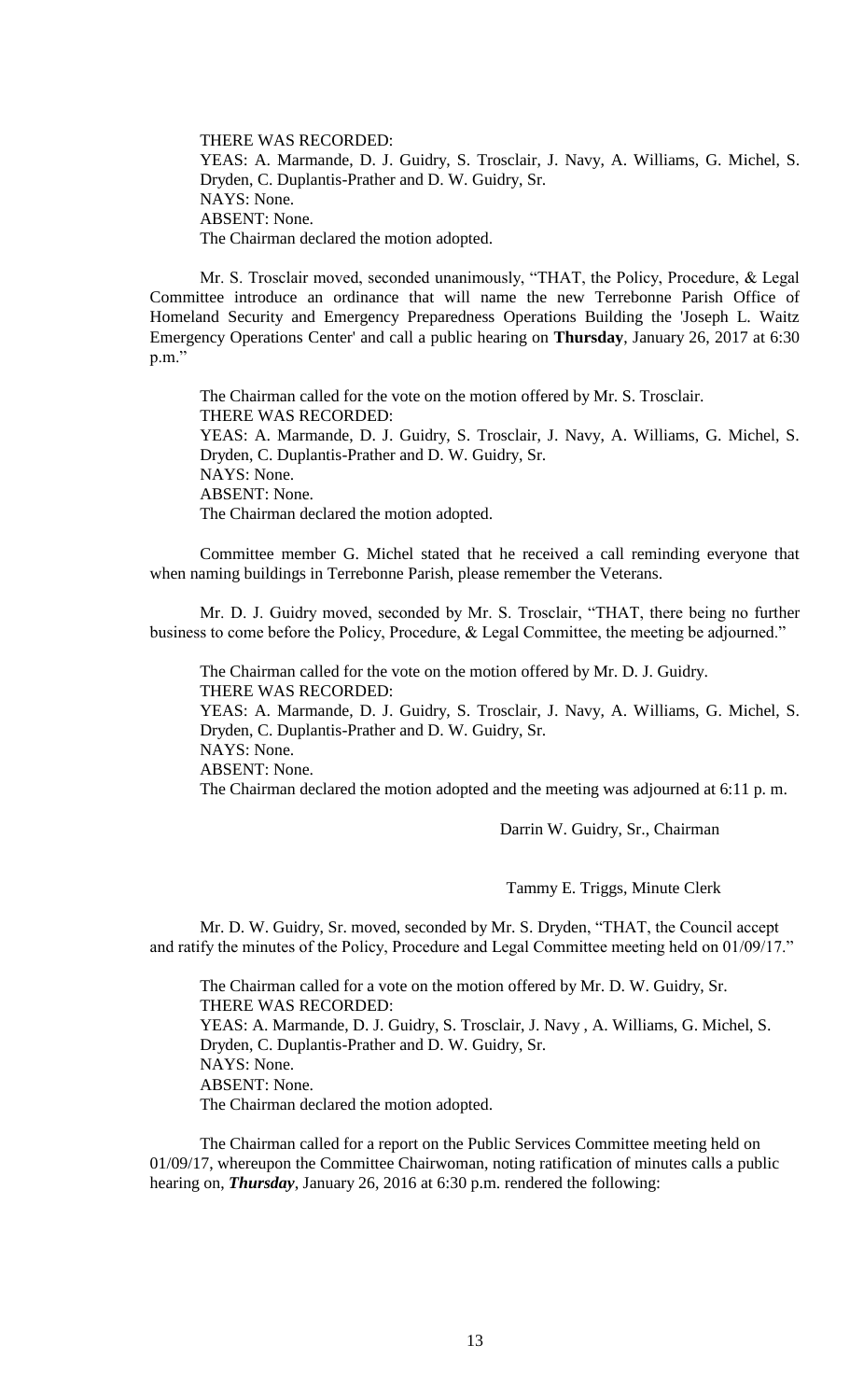### **PUBLIC SERVICES COMMITTEE**

## **JANUARY 9, 2017**

The Chairwoman, C. Duplantis-Prather, called the Public Services Committee meeting to order at 6:12 p. m. in the Terrebonne Parish Council Meeting Room with an Invocation offered by Committee member G. Michel and the Pledge of Allegiance led by Committee member D. W. Guidry, Sr. Upon roll call, Committee Members recorded as present were: A. Marmande, D. J. Guidry, S. Trosclair, J. Navy, G. Michel, S. Dryden, C. Duplantis-Prather and D. W. Guidry, Sr. Committee member A. Williams was recorded as absent. A quorum was declared present.

| <b>OFFERED BY:</b>  | MR. D. W. GUIDRY, SR. |
|---------------------|-----------------------|
| <b>SECONDED BY:</b> | MR. D. J. GUIDRY      |

## **RESOLUTION NO. 17-006**

Ratifying the Parish President's appointment of David A. Waitz Engineering and Surveying, Inc. to provide professional engineering services relative to the replacement of existing cast iron gas lines, project known as Cast Iron Gas Line Improvements, Maple & Connely Street Area, Phase XIX.

**NOW THEREFORE BE IT RESOLVED**, by the Terrebonne Parish Council on behalf of the Terrebonne Parish Consolidated Government, that the Parish President's appointment of David A. Waitz Engineering and Surveying, Inc. to provide professional engineering and land surveying services relative to cast iron gas line replacement for the project know as Cast Iron Gas Line Improvements, Maple & Connely Street Area, Phase XVIV, be and is hereby approved, and

**BE IT FURTHER RESOLVED**, that the Parish President, Council Chairman, and all other appropriate parties be, and they are hereby authorized to execute any and all contract documents associated therewith.

#### **THERE WAS RECORDED:**

YEAS: A. Marmande, D. J. Guidry, S. Trosclair, J. Navy, G. Michel, S. Dryden, C. Duplantis-Prather, and D. W. Guidry, Sr.. NAYS: None. ABSTAINING: None. ABSENT: A. Williams. The Chairwoman declared the resolution adopted on this the 9th day of January 2017.

\* \* \* \* \* \* \* \* \*

| OFFERED BY:  | MR. D. J. GUIDRY |
|--------------|------------------|
| SECONDED BY: | MR. S. TROSCLAIR |

#### **RESOLUTION NO. 17-007**

Authorizing the Parish President to execute a contract for professional veterinary services with Leslie Hopes, DVM.

**WHEREAS**, the Terrebonne Parish Animal Shelter (TPAS) is an open admission shelter that receives orphaned, seized, stray, and/or surrendered animals; and

**WHEREAS**, the TPAS requires the services of a veterinarian for the benefit of impounded animals; and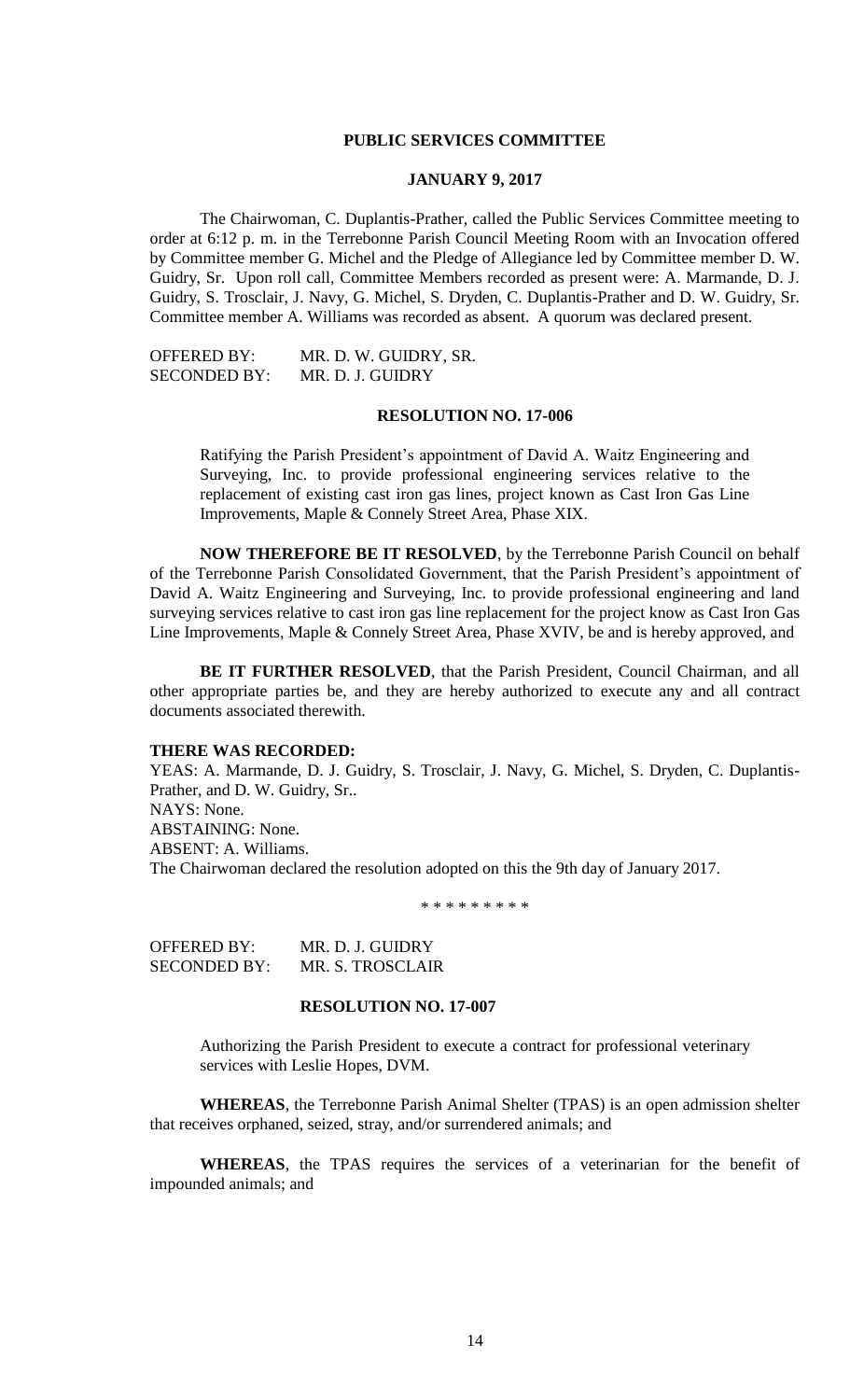**WHEREAS,** Terrebonne Parish Consolidated Government desires to extend its contract with Dr. Leslie Hopes; and

**WHEREAS**, Dr. Leslie Hopes has agreed to continue said contract for professional veterinary services outlined in the attached contract.

**NOW, THEREFORE, BE IT RESOLVED** by the Terrebonne Parish Council (Budget and Finance Committee), on behalf of Terrebonne Parish Consolidated Government that the Parish President, Gordon Dove, is hereby authorized to execute a contract with Dr. Leslie Hopes for professional veterinary services outlined in the attached contract.

## **THERE WAS RECORDED:**

YEAS: A. Marmande, D. J. Guidry, S. Trosclair, J. Navy, G. Michel, S. Dryden, C. Duplantis-Prather, and D. W. Guidry, Sr. NAYS: None. ABSTAINING: None. ABSENT: A. Williams. The Chairwoman declared the resolution adopted on this the 9th day of January 2017.

\* \* \* \* \* \* \* \* \*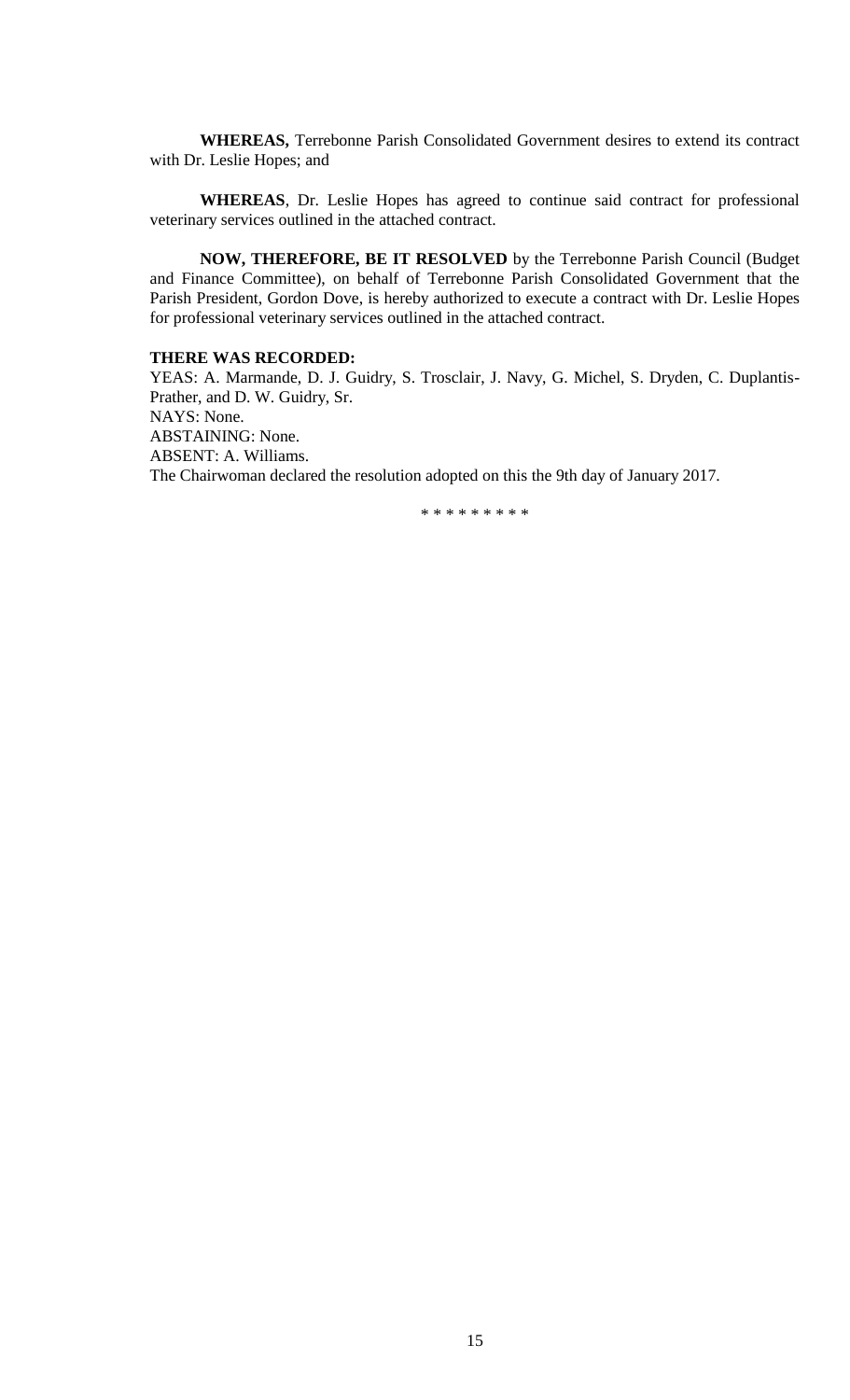| OFFERED BY:         | MR. D. J. GUIDRY |
|---------------------|------------------|
| <b>SECONDED BY:</b> | MR. S. TROSCLAIR |

#### **RESOLUTION NO. 17-008**

Authorizing the execution of Change Order No. 6 for the Construction Agreement for Parish Project No. 10-CDBG-R-LEV-63; Ward 7 Levee Improvements & Extension Phase II, Lashbrook Pump Station to Bayou Neuf Pump Station, Terrebonne Parish, Louisiana.

**WHEREAS**, the Terrebonne Parish Consolidated Government entered into a contract dated May 7, 2014, with Ceres Environmental Services, Inc., for the Ward 7 Levee Improvements & Extension Phase II, Lashbrook Pump Station to Bayou Neuf Pump Station, Parish Project No. 10-CDBG-R-LEV-63, Terrebonne Parish, Louisiana, and

**WHEREAS**, this change order is required to increase contract time by One Hundred Three (103) calendar days due to weather from May 2016 through September 2016, for work performed on a previous slide, and for work to repair the current slide, and

**WHEREAS**, this change order has been approved by the Louisiana Office of Community Development (OCD), and

**WHEREAS**, this Change Order No. 6 has been recommended by the ENGINEER for this project, CB&I Coastal, Inc.

**NOW, THEREFORE BE IT RESOLVED** that the Terrebonne Parish Council, on behalf of the Terrebonne Parish Consolidated Government, does hereby approve and authorize the execution by Terrebonne Parish President Gordon E. Dove of Change Order No. 6 to the construction agreement with Ceres Environmental Services, Inc., increases the construction time by One Hundred Three (103) calendar days with no increase in expenditure, and

BE IT FURTHER RESOLVED that a certified copy of the resolution be forwarded to the Engineer, CB&I Coastal, Inc.

#### **THERE WAS RECORDED:**

YEAS: A. Marmande, D. J. Guidry, S. Trosclair, J. Navy, G. Michel, S. Dryden, C. Duplantis-Prather, and D. W. Guidry, Sr. NAYS: None. ABSTAINING: None. ABSENT: A. Williams. The Chairwoman declared the resolution adopted on this the 9th day of January 2017.

\* \* \* \* \* \* \* \* \*

| <b>OFFERED BY:</b>  | MR. S. DRYDEN    |
|---------------------|------------------|
| <b>SECONDED BY:</b> | MR. S. TROSCLAIR |

#### **RESOLUTION NO. 17-009**

Authorizing the execution of Change Order No. 4 (Balancing) for the Construction Agreement for Parish Project No. 01- DRA-40, Forced Drainage Project 1-1B (Phase 1B) St. Louis Canal to Country Estates Drive, Terrebonne Parish, Louisiana.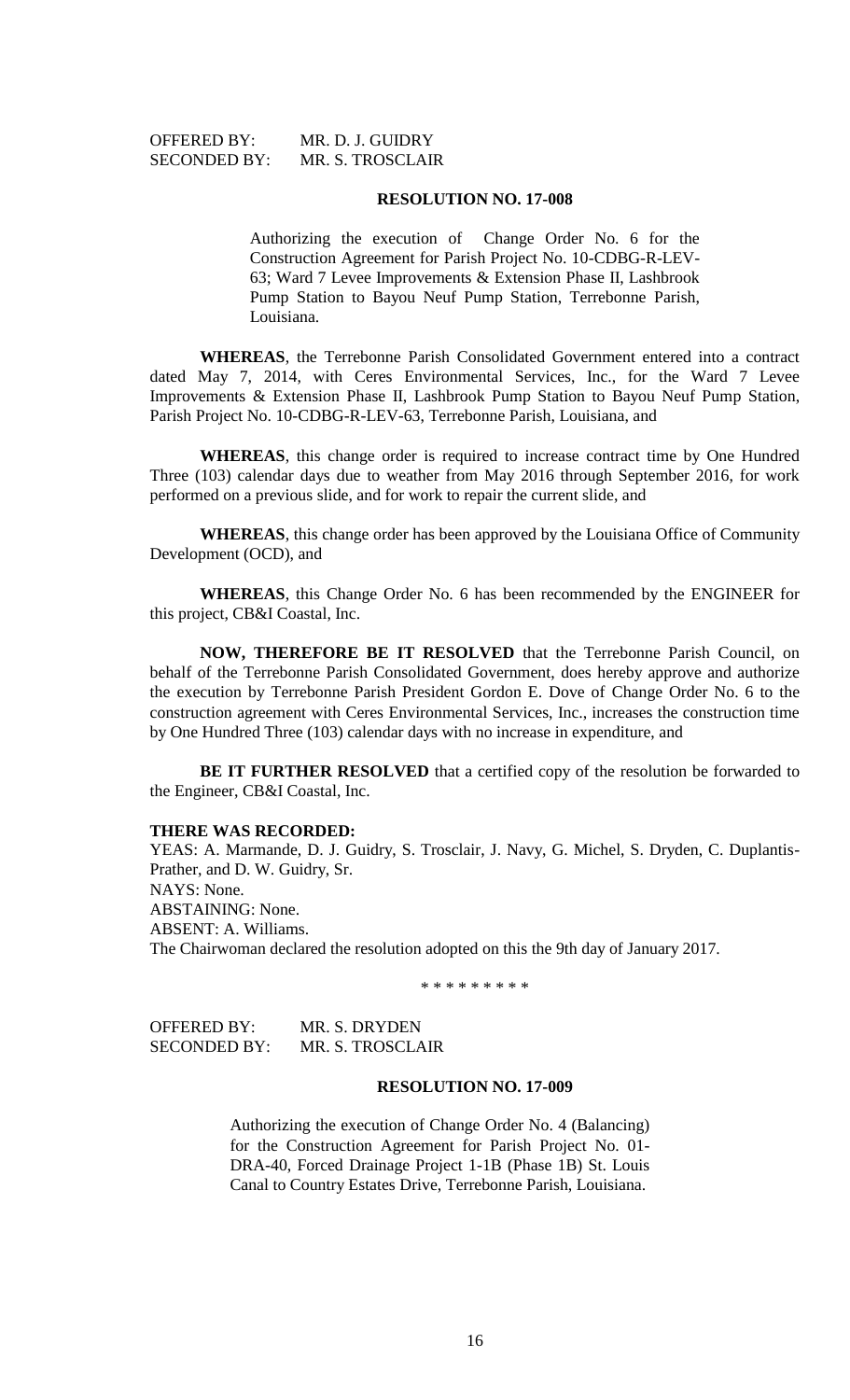**WHEREAS,** the Terrebonne Parish Consolidated Government entered into a contract dated June 24, 2013, with DRC Emergency Services, LLC, for Forced Drainage Project 1-1B (Phase 1B) St. Louis Canal to Country Estates Drive, Parish Project 01-DRA-40, Terrebonne Parish, Louisiana, and

**WHEREAS,** this Change Order No. 4 (Balancing) is required to balance contract quantities with installed quantities on the project, and

**WHEREAS**, this Change Order No. 4 (Balancing) does not modify or amend the parties' Settlement Agreement and further will not result in any payment or reimbursement obligation by DRC Emergency Services, LLC to the Terrebonne Parish Consolidated Government and will not result in any payment or reimbursement obligation by Terrebonne Parish Consolidated Government to either T. Baker Smith or DRC Emergency Services, LLC., and

**WHEREAS,** this Change Order No. 4 (Balancing) will decrease the contract by \$34,007.40 with no change in contract time, and

**WHEREAS**, this Change Order No. 4 (Balancing) has been recommended by the Engineer for this project, T. Baker Smith, LLC.

**NOW, THEREFORE BE IT RESOLVED** that the Terrebonne Parish Council (Public Services Committee), on behalf of the Terrebonne Parish Consolidated Government, does hereby approve and authorize the execution by Terrebonne Parish President Gordon E. Dove of Change Order No. 4 (Balancing) to the construction agreement with DRC Emergency Services, LLC, for a decrease of Thirty-Four Thousand, Seven Dollars and Forty Cents (\$34,007.40) with no increase in contract time, and

BE IT FURTHER RESOLVED that a certified copy of the resolution be forwarded to the Engineer, T. Baker Smith, LLC.

#### **THERE WAS RECORDED:**

YEAS: A. Marmande, D. J. Guidry, S. Trosclair, J. Navy, G. Michel, S. Dryden, C. Duplantis-Prather, and D. W. Guidry, Sr. NAYS: None. ABSTAINING: None. ABSENT: A. Williams. The Chairwoman declared the resolution adopted on this the 9th day of January 2017.

\* \* \* \* \* \* \* \* \*

OFFERED BY: MR. D. J. GUIDRY SECONDED BY: MR. S. DRYDEN AND MR. A. MARMANDE

### **RESOLUTION NO. 17-010**

Authorizing the execution of Amendment No. 4 for the Engineering Agreement for Parish Project No. 10-CDBG-R-LEV-63, Ward 7 Levee Improvements & Extension (CDBG) Project.

**WHEREAS**, the Terrebonne Parish Consolidated Government entered into an engineering agreement dated November 10, 2010, with CB&I Coastal, Inc., for the project entitled Parish Project No. 10-CDBG-R-LEV-63, Ward 7 Levee Improvements & Extension (CDBG) Project, and

**WHEREAS,** the engineering agreement between OWNER and ENGINEER has provisions for certain limitations for Basic and Additional Services, and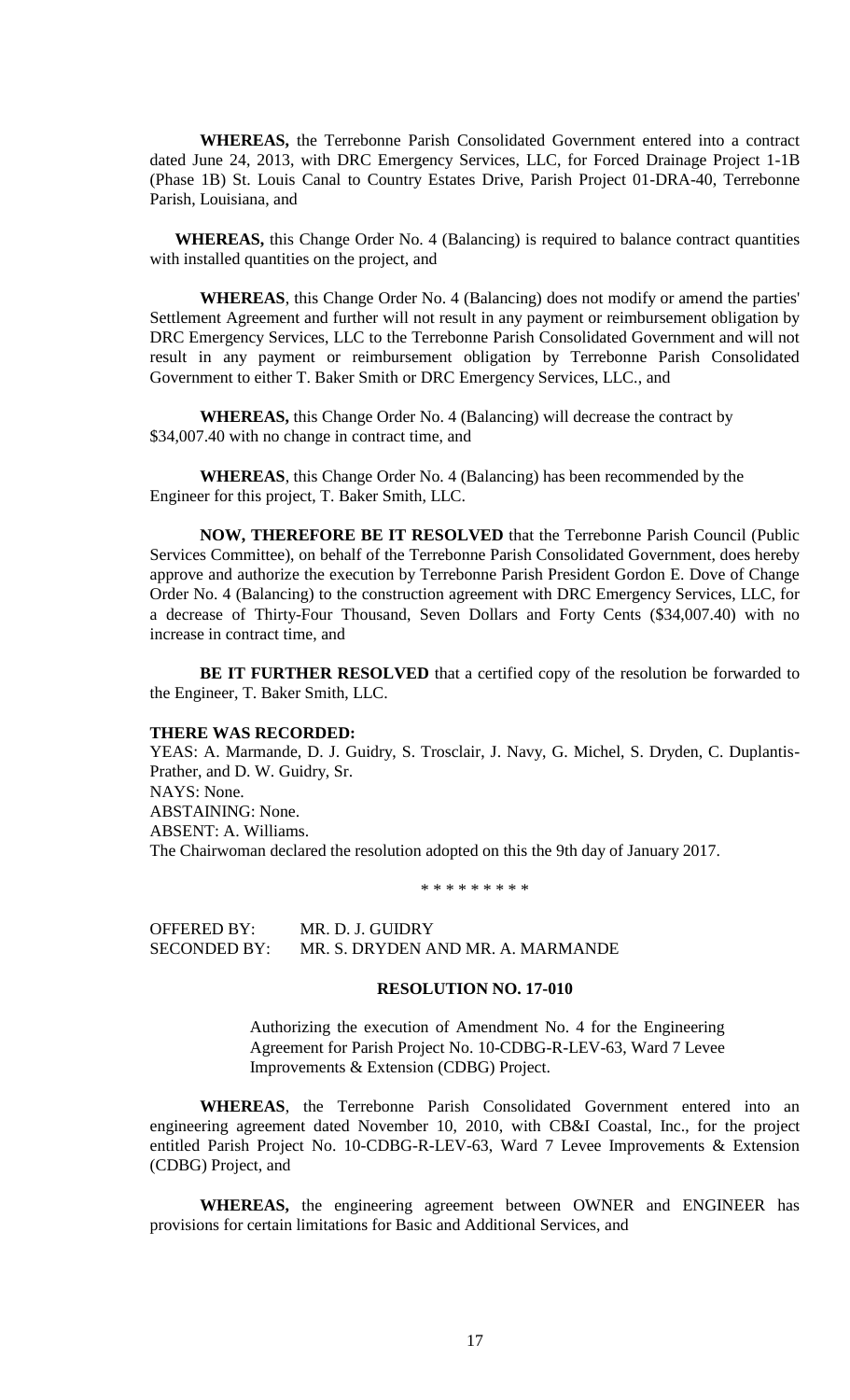**WHEREAS,** the Additional Services Section of the contract will increase by \$17,964.80 for Geotechnical Services and Engineering Surveys, and

**WHEREAS,** the TPCG requested the installation of staff gauges, and

**WHEREAS**, testing and analysis of a levee slide is required, and

**WHEREAS,** the Terrebonne Parish Consolidated Government would like to continue with the engineering effort necessary to proceed with this project, and

**NOW, THEREFORE BE IT RESOLVED** that the Terrebonne Parish Council, on behalf of the Terrebonne Parish Consolidated Government, does hereby approve and authorize the execution by Terrebonne Parish President Gordon E. Dove of Amendment No. 4 for the engineering agreement with CB&I Coastal, Inc., to perform engineering services for project No. 10-CDBG-R-LEV-63, Ward 7 Levee Improvements & Extension (CDBG) Project which results in a increase of Additional Services for Seventeen Thousand, Nine Hundred Sixty-Four Dollars and Eighty Cents (\$17,964.80) to the original contract amount, and,

BE IT FURTHER RESOLVED that a certified copy of the resolution be forwarded to the Engineer, CB&I Coastal, Inc.

## **THERE WAS RECORDED:**

YEAS: A. Marmande, D. J. Guidry, J. Navy, G. Michel, S. Dryden, C. Duplantis-Prather, and D. W. Guidry, Sr.. NAYS: None. ABSTAINING: None. ABSENT: S. Trosclair and A. Williams. The Chairwoman declared the resolution adopted on this the 9th day of January 2017.

\* \* \* \* \* \* \* \* \*

OFFERED BY: MR. D. J. GUIDRY SECONDED BY: MR. A. MARMANDE

## **RESOLUTION NO. 17-011**

Authorizing the Parish President to execute any and all documents pertaining to the Statewide Flood Control Program for the Lower Little Caillou Drainage Pump Station Replacement Project (D-04); Parish Project No. 16-DRA-67; State Project Number H.011459; Terrebonne Parish, Louisiana.

**WHEREAS**, the Terrebonne Parish Consolidated Government (TPCG) is desirous to proceed with the design and construction of the Lower Little Caillou Drainage Pump Station Replacement Project (D-04), Parish Project No. 16-DRA-67, and

**WHEREAS**, the TPCG has applied for state matching funds pursuant to Chapter 2-A of Title 38 of the Louisiana Revised Statues of 1950, as amended, to implement a project to reduce said flood damages, and that TPCG is fully aware of its obligations under said Statute, and

**WHEREAS**, TPCG is a political body duly organized and existing under the laws of the State of Louisiana and is eligible to apply for funds under the Statute, and

**WHEREAS**, the Department of Transportation and Development (DOTD) approved funding through the Statewide Flood Control Program to design and construct Laskbrooke Pump Station, and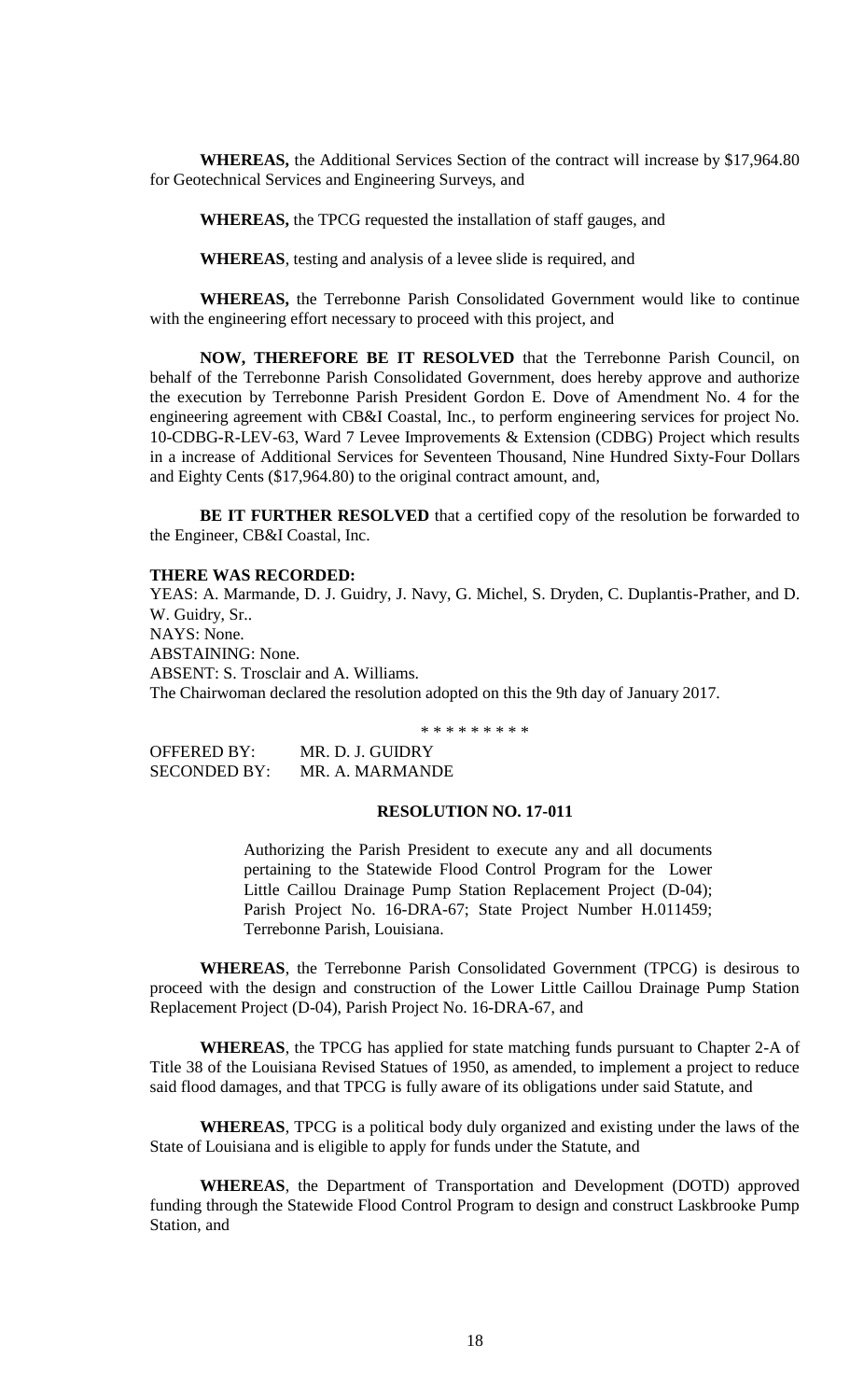**WHEREAS**, it is necessary to execute various documents in order to receive funding for the design and construction of the project, and

**NOW, THEREFORE BE IT RESOLVED,** that the Terrebonne Parish Council, on behalf of the Terrebonne Parish Consolidated Government, does hereby authorize the Parish President, Gordon E. Dove, to execute any and all documents pertaining to the Statewide Flood Control Program for funding assistance for the Lower Little Caillou Drainage Pump Station Replacement (Lashbrooke Pump Station) Project.

# **THERE WAS RECORDED:**

YEAS: A. Marmande, D. J. Guidry, J. Navy, G. Michel, S. Dryden, C. Duplantis-Prather, and D. W. Guidry, Sr. NAYS: None. ABSTAINING: None. ABSENT: S. Trosclair and A. Williams. The Chairwoman declared the resolution adopted on this the 9th day of January 2017.

\* \* \* \* \* \* \* \* \*

| OFFERED BY:         | MR. G. MICHEL     |
|---------------------|-------------------|
| <b>SECONDED BY:</b> | D. W. GUIDRY, SR. |

## **RESOLUTION NO. 17-012**

Authorizing the award and signing of the Construction Contract for Criminal Justice Complex Mechanical Renovations, Parish Project No. 11-JAIL-34, Terrebonne Parish, Louisiana, and authorizing the issuance of Notice to Proceed.

**WHEREAS**, the Terrebonne Parish Consolidated Government received construction bids on Parish Project No. 11-JAIL-34, Criminal Justice Complex Mechanical Renovations, and

**WHEREAS**, the lowest and best bid was that submitted by Bernhard Mechanical, L.L.C., with the total bid in the amount of \$928,700.00, and

**WHEREAS**, the Consultant Engineer for this project, the firm of Castagnos Goodwin Utley Engineers, L.L.C. has recommended that the award of the contract for construction of this project be made to the firm of Bernhard Mechanical, L.L.C., and

**NOW, THEREFORE, BE IT RESOLVED** that the Terrebonne Parish Consolidated Government award the construction contract to Bernhard Mechanical, L.L.C. in the overall amount of \$928,700.00, and

**BE IT FURTHER RESOLVED** that the President of Terrebonne Parish Consolidated Government, is hereby authorized and empowered to sign a construction contract for and on behalf of the Terrebonne Parish Consolidated Government with Bernhard Mechanical, L.L.C., upon receipt of the performance bond in the amount of the contract price, and

**BE IT FURTHER RESOLVED** that upon receipt of required certificates of insurance evidencing coverage as provided in the project specifications and upon execution and recordation of all contract documents, that the Engineer is hereby authorized to issue the Notice to Proceed to the Contractor to commence construction of the project.

## **THERE WAS RECORDED:**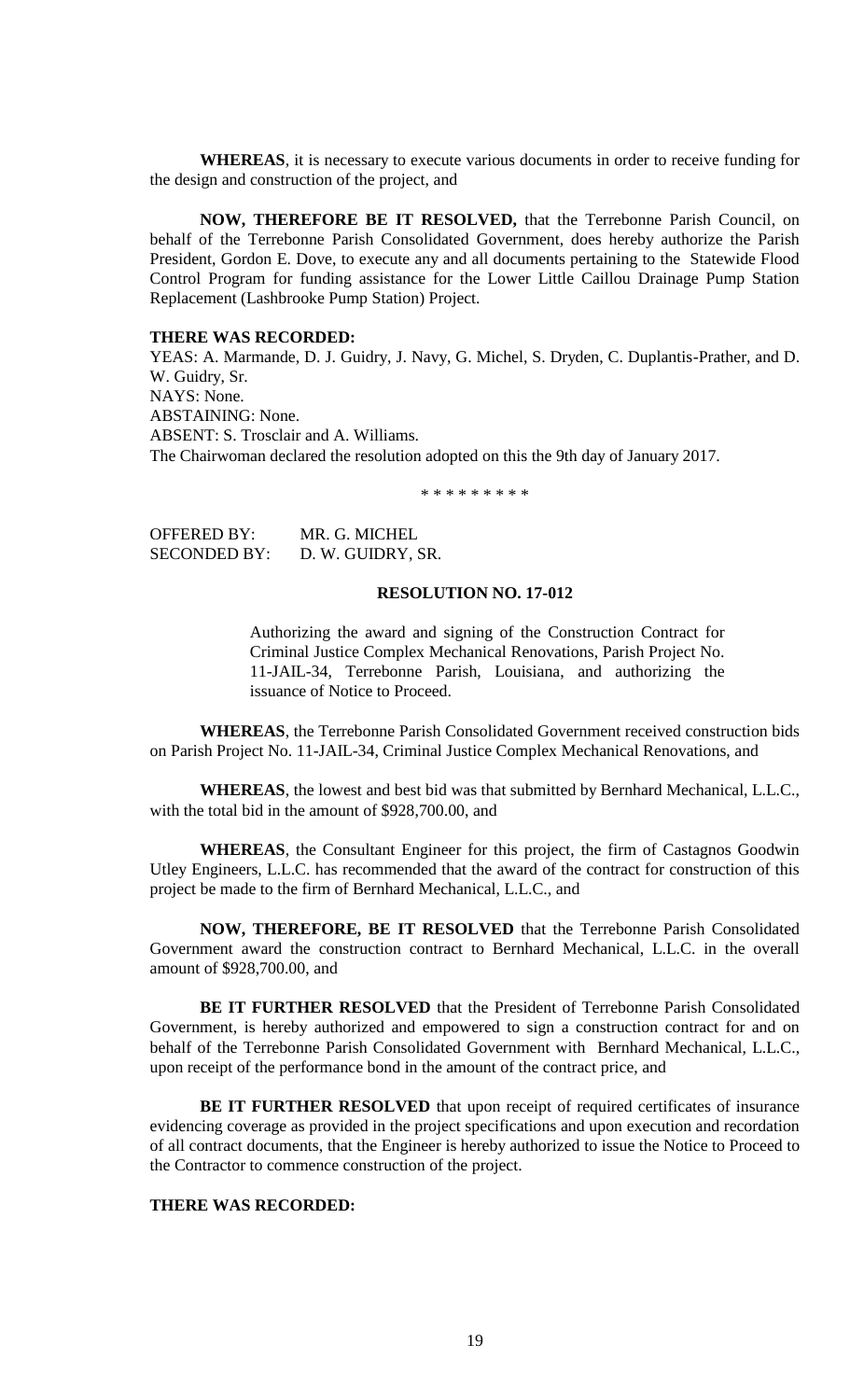YEAS: A. Marmande, D. J. Guidry, S. Trosclair, J. Navy, G. Michel, S. Dryden, C. Duplantis-Prather, and D. W. Guidry, Sr. NAYS: None. ABSTAINING: None. ABSENT: A. Williams. The Chairwoman declared the resolution adopted on this the 9th day of January 2017.

\* \* \* \* \* \* \* \* \*

OFFERED BY: MR. G. MICHEL SECONDED BY: MR. S. DRYDEN

## **RESOLUTION NO. 17-013**

Providing approval of Amendment No. 4 to the Engineering Agreement for Parish Project No. 13-DRA-32, St. Louis Canal Road Drainage Improvements, Terrebonne Parish, Louisiana.

**WHEREAS**, the Terrebonne Parish Consolidated Government did enter into an original engineering agreement with All South Consulting Engineers, L.L.C. dated August 26, 2013, recordation number 1435434, for the St. Louis Canal Road Drainage Improvements identified as Parish Project 13-DRA-32, and

**WHEREAS**, the Engineering Agreement between OWNER and ENGINEER provides for certain limitations for Basic Services and specific Additional Services, and

**WHEREAS,** FEMA approved additional funding for construction of phase 2 of the St. Louis Canal Road Drainage Improvements Project, and

**WHEREAS,** phase 2 consists of the installation of two (2) culverts under St. Louis Canal Road and sweeping of existing ditches along Westside Blvd between St. Louis Canal Road and Marie Drive, and

**WHEREAS,** TPCG is desirous of continuing with the drainage improvements along St. Louis Canal Road and Westside Blvd., and

**WHEREAS**, All South requested an amendment to their existing contract to provide a percentage fee for basic services base on the construction contract value, and

**WHEREAS**, according to ASCE Curve B, the fee percentage is 7.48%, which equals a fee of \$78,140.00, and

**WHEREAS**, the TPCG is desirous of having these services continued so that there is a need for additional funds to be added to the contract, and

**WHEREAS**, this above work will increase the basic services section of the contract by an additional \$20,800.00.

**NOW, THEREFORE BE IT RESOLVED** that the Terrebonne Parish Council, on behalf of the Terrebonne Parish Consolidated Government, does hereby approve this Amendment No. 4 to the Engineering Agreement for an increase of \$78,140.00 in Basic Services and authorizes Parish President Gordon E. Dove to execute this Amendment No. 4 to the Engineering Agreement for the St. Louis Canal Road Drainage Improvements Project Parish Project No. 13-DRA-32, with All South Consulting Engineers, L.L.C., and

**BE IT FURTHER RESOLVED** that a certified copy of the resolution be forwarded to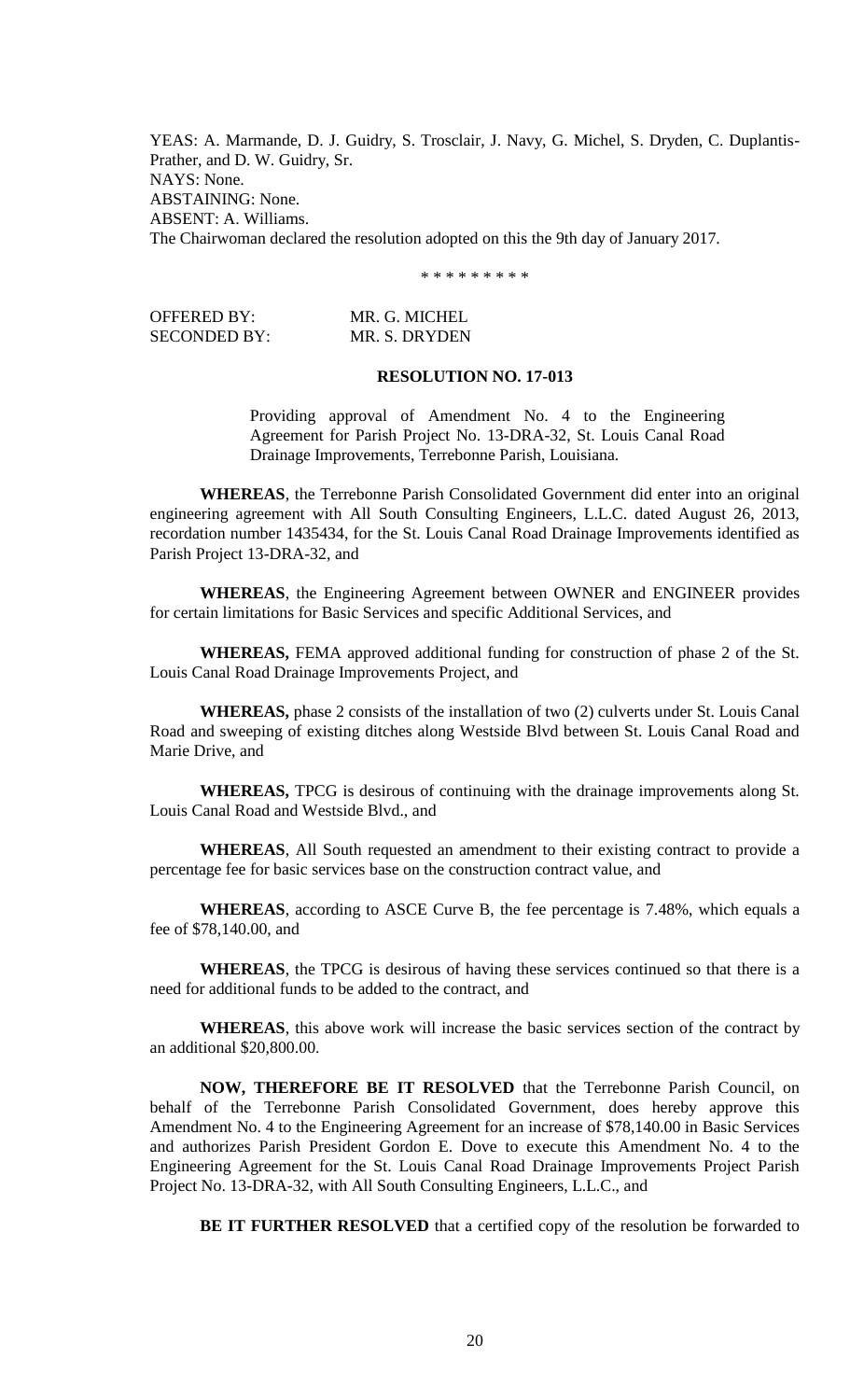the Engineer, All South Consulting Engineers, L.L.C.

## **THERE WAS RECORDED:**

YEAS: A. Marmande, D. J. Guidry, S. Trosclair, J. Navy, G. Michel, S. Dryden, C. Duplantis-Prather, and D. W. Guidry, Sr. NAYS: None. ABSTAINING: None. ABSENT: A. Williams. The Chairwoman declared the resolution adopted on this the 9th day of January 2017.

\* \* \* \* \* \* \* \* \*

OFFERED BY: MR. D. W. GUIDRY, SR. SECONDED BY: MR. G. MICHEL

# **RESOLUTION NO. 17-014**

Authorizing the execution of Change Order No. 15 for the Construction Agreement for Parish Project No. 98-WID-25, Hollywood Road Widening, Terrebonne Parish, Louisiana.

**WHEREAS**, the Terrebonne Parish Consolidated Government entered into a contract dated January 23, 2014 with Conti Enterprises, Inc., Recordation Number 1447003, for Parish Project No. 98-WID-25, Hollywood Road Widening, Terrebonne Parish Consolidated Government, Terrebonne Parish, Louisiana, and

**WHEREAS**, the Parish is desirous of completing the construction of the project, and

**WHEREAS**, permanent signs were not included in the original plans, and

**WHEREAS**, the Engineer instructed the Contractor to install permanent signs on the project, and

**WHEREAS,** the plans called for the Portland Cement Concrete Pavement (PCCP) to end at Sta. 2+415.263, and

**WHEREAS**, LA Highway 3040 was overlaid by LADOTD after the Hollywood Road plans were designed, and

**WHEREAS**, as a result there was an area of old deteriorating asphalt at the Hollywood Road and LA Highway 3040 intersection that the plans did not address, and

**WHEREAS**, the Project Engineer directed the Contractor to install an asphalt patch, 2 inches cold plane, and 2 inches of asphalt overlay, and

**WHEREAS**, two asphalt patches were needed to address the Portland Cement Concrete Pavement (PCCP) and an area where a previous repair was made to the existing sewer line after being damaged by a fiber optic boring, and

**WHEREAS**, this change order has been recommended so as to adjust the contract item quantities to allow payment to the contractor as described on the attached Change Order No. 15 for the above referenced project, and

**WHEREAS**, this change order will increase the overall contract price by Seventy-Five Thousand, Six Hundred and Forty-Six Dollars and Thirty-Two Cents (\$75,646.32), and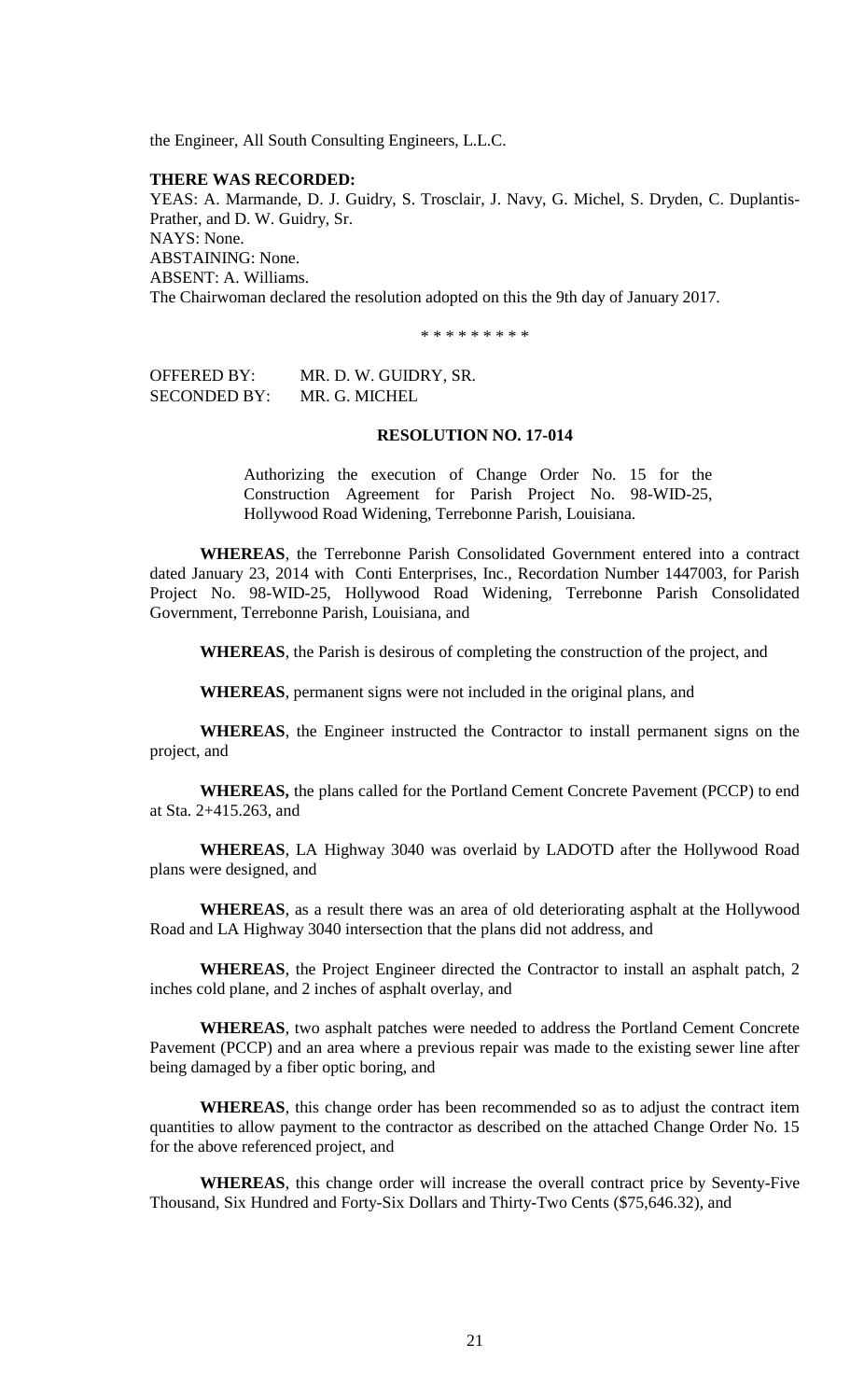**WHEREAS**, this Change Order No. 15 had been recommended by the Engineer, Providence/GSE Associates, LLC, for this project.

**NOW, THEREFORE BE IT RESOLVED** that the Terrebonne Parish Council on behalf of the Terrebonne Parish Consolidated Government, does hereby approve and authorize the execution by Terrebonne Parish President Gordon E. Dove of Change Order No. 15 to the construction agreement with Conti Enterprises, Inc. for Parish Project No. 98-WID-25, Hollywood Road Widening, Terrebonne Parish, Louisiana, for an increase to the contract amount of Seventy-Five Thousand, Six Hundred and Forty-Six Dollars and Thirty-Two Cents (\$75,646.32) to the construction contract, and

**BE IT FURTHER RESOLVED** that a certified copy of the resolution be forwarded to Engineer, Providence/GSE Associates, LLC.

#### **THERE WAS RECORDED:**

YEAS: A. Marmande, D. J. Guidry, S. Trosclair, J. Navy, G. Michel, S. Dryden, C. Duplantis-Prather, and D. W. Guidry, Sr. NAYS: None. ABSTAINING: None. ABSENT: A. Williams. The Chairwoman declared the resolution adopted on this the 9th day of January 2017.

\* \* \* \* \* \* \* \* \*

OFFERED BY: MR. S. TROSCLAIR SECONDED BY: MR. D. W. GUIDRY, SR.

# **RESOLUTION NO. 17-015**

Authorizing the filing of an application with the Louisiana Department of Transportation and Development for a grant under 49 CFR 5311, Non-Urbanized Area Formula Program and/or 49 CFR 5309, Discretionary Capital Program.

**WHEREAS,** the Secretary of Transportation and Development is authorized to make grants for mass transportation projects;

**WHEREAS,** the contract for financial assistance will impose certain obligations upon the applicant, including the provisions by it of the local share of project costs;

**WHEREAS,** it is required by the Louisiana Department of Transportation and Development in accord with the provisions of Title VI of the Civil Rights Act of 1964, that in connection with the filing of an application for assistance that it will comply with Title VI of the Civil Rights Act of 1964 and the U.S. Department of Transportation requirements thereunder; and

**WHEREAS,** it is the goal of the Applicant that minority business enterprise be utilized to the fullest extent possible in connection with this project, and that definitive procedures shall be established and administered to ensure that minority businesses shall have the maximum feasible opportunity to compete for contracts when procuring construction contracts, supplies, equipment, or consultant and other services.

**NOW, THEREFORE, BE IT RESOLVED** by Terrebonne Parish Council (Public Services Committee):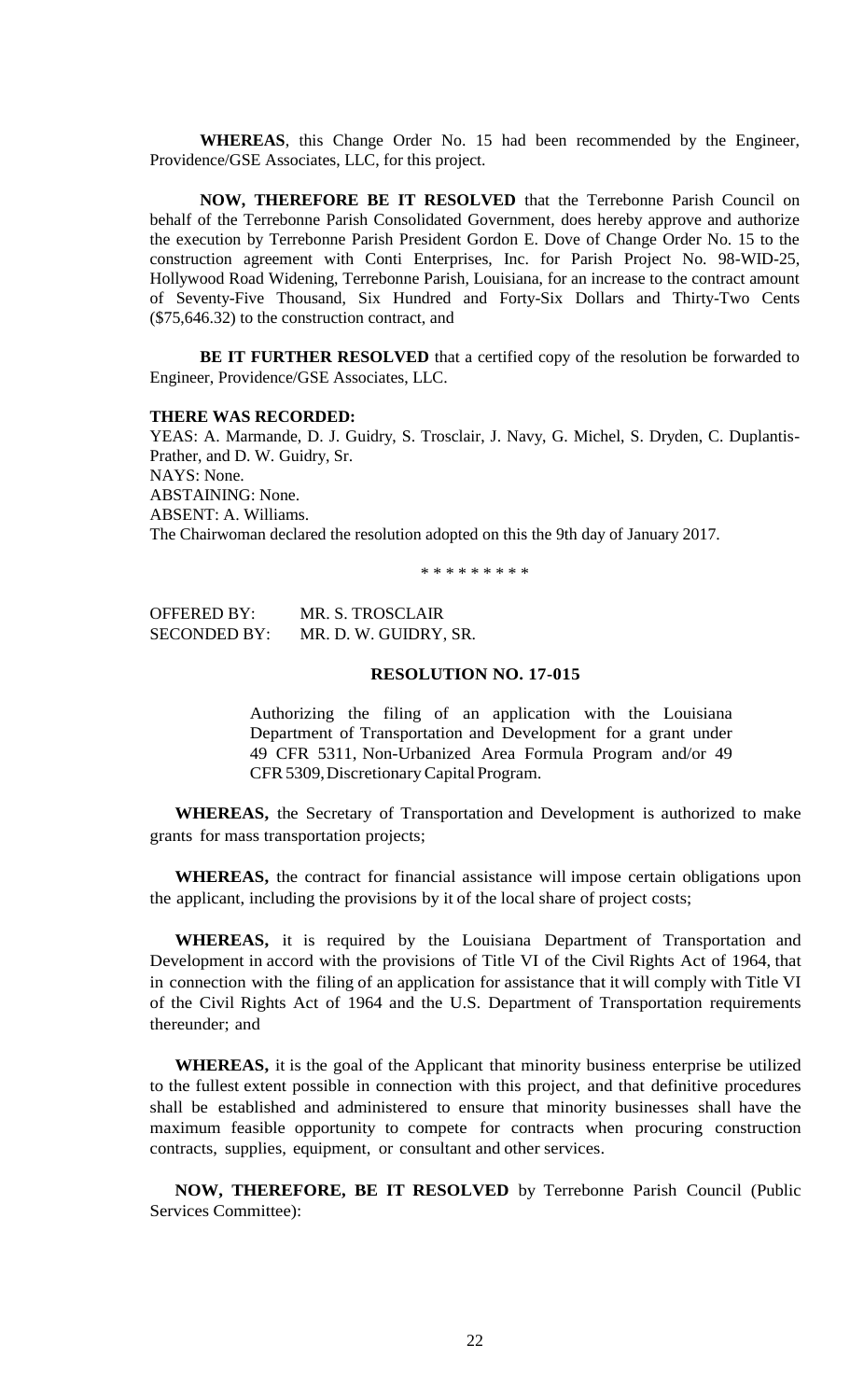1. That the Terrebonne Parish Consolidated Government is authorized to execute and file an application on behalf of Terrebonne Council on Aging, Inc. with the Louisiana Department of Transportation and Development, to aid in the financing of operating and/ or capital assistance projects pursuant to the Rural Public Transit Program, 49 CFR 5311 and/or the Discretionary Capital Program, 49 CFR 5309.

2. That the Terrebonne Council on Aging, Inc. is authorized to execute and file with such applications an assurance or any other document requited by the Louisiana Department of Transportation and Development effectuating the purposes of Title VI of the Civil Rights Act of 1964, as amended.

3. That the Terrebonne Council on Aging, Inc. is authorized to furnish such additional information as the Louisiana Department of Transportation and Development may requite in connection with the application or the project.

4. That the Terrebonne Council on Aging, Inc. is authorized to set and execute affirmative minority business policies in connection with the project's procurement needs.

5. That the Terrebonne Parish President is authorized to execute grant contract agreements on behalf of Terrebonne Parish Consolidated Government with the Louisiana Department of Transportation and Development for aid in the financing of the operating or capital assistance projects.

6. This resolution is applicable for a period of one year unless revoked by the governing body and copy of such revocation shall be furnished to the DOTD.

## **THERE WAS RECORDED:**

YEAS: A. Marmande, D. J. Guidry, S. Trosclair, J. Navy, G. Michel, S. Dryden, C. Duplantis-Prather, and D. W. Guidry, Sr. NAYS: None. ABSTAINING: None. ABSENT: A. Williams. The Chairwoman declared the resolution adopted on this the 9th day of January 2017.

\* \* \* \* \* \* \* \* \*

Mr. G. Michel moved, seconded by Mr. D. W. Guidry, Sr., "THAT, the Public Services Committee introduce an ordinance that will amend Section 18-289 of the Parish Code to remove thirteen (13) parking meters along Barrow Street, in front of St. Matthews Church, from Belanger Street to Main Street and call a public hearing on Thursday, January 26, 2017 at 6:30 p.m."

The Chairwoman called for the vote on the motion offered by Mr. G. Michel. THERE WAS RECORDED: YEAS: A. Marmande, D. J. Guidry, S. Trosclair, J. Navy, G. Michel, S. Dryden, C. Duplantis-Prather and D. W. Guidry, Sr. NAYS: None. ABSENT: A. Williams. The Chairwoman declared the motion adopted.

Mr. S. Trosclair moved, seconded by Mr. D. J. Guidry, "THAT, there being no further business to come before the Public Services Committee, the meeting be adjourned."

The Chairwoman called for the vote on the motion offered by Mr. S. Trosclair. THERE WAS RECORDED: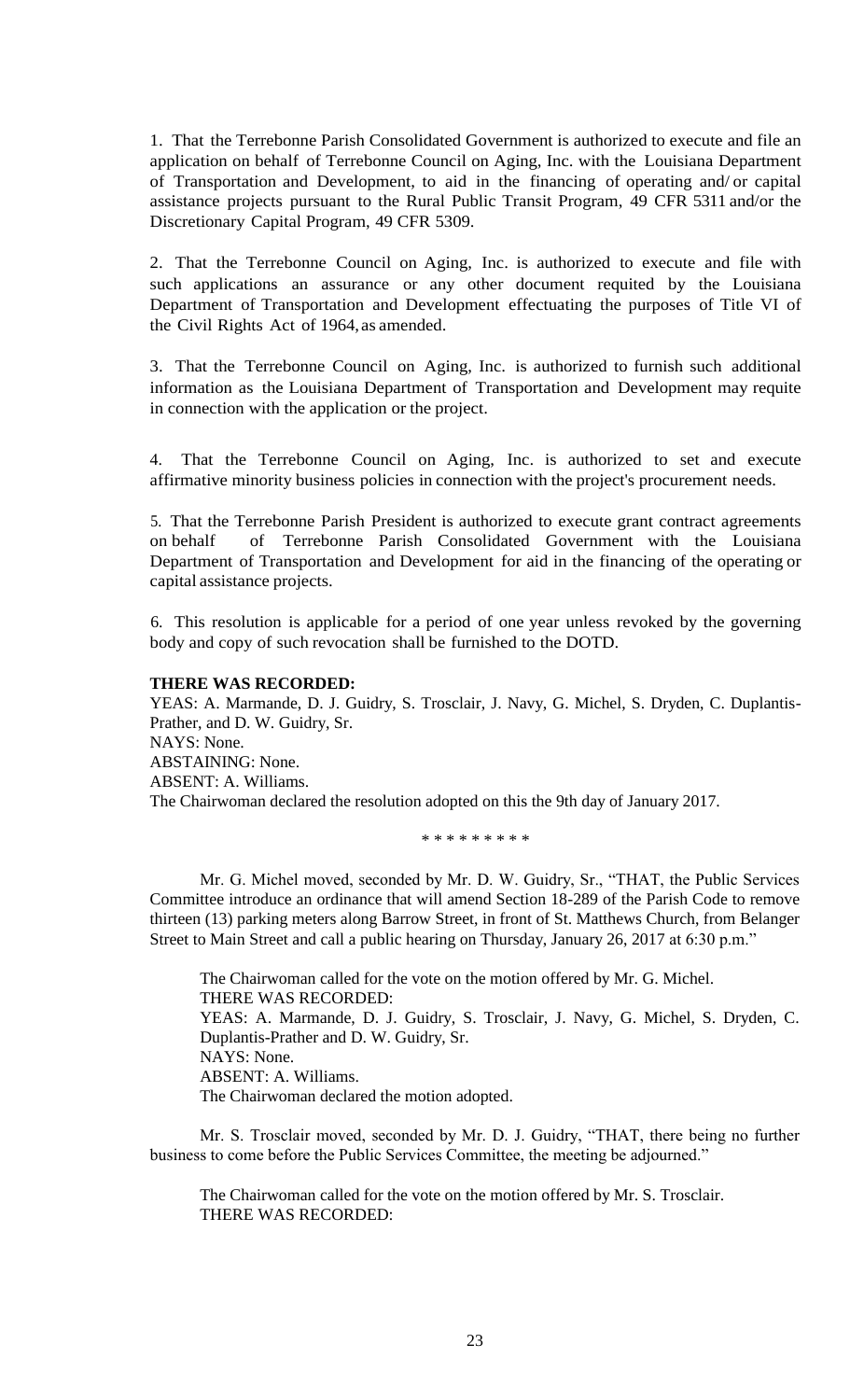YEAS: A. Marmande, D. J. Guidry, S. Trosclair, J. Navy, G. Michel, S. Dryden, C. Duplantis-Prather and D. W. Guidry, Sr.

NAYS: None.

ABSENT: A. Williams.

The Chairwoman declared the motion adopted and the meeting was adjourned at 6:19 p.m.

Christa Duplantis-Prather, Chairwoman

Tammy E. Triggs, Minute Clerk

Ms. C. Duplantis-Prather moved, seconded by Mr. Mr. S. Trosclair, "THAT, the Council accept and ratify the minutes of the Public Services Committee meeting held on 01/09/17."

The Chairman called for a vote on the motion offered by Ms. C. Duplantis-Prather. THERE WAS RECORDED: YEAS: A. Marmande, D. J. Guidry, S. Trosclair, J. Navy , A. Williams, G. Michel, S.

Dryden, C. Duplantis-Prather and D. W. Guidry, Sr. NAYS: None. ABSENT: None. The Chairman declared the motion adopted.

The Chairman called for a report on the Community Development and Planning Committee meeting held on 01/09/17, whereupon the Council Vice- Chairman, noting ratification of minutes calls a public hearing on February 22, 2017 at 6:30 p.m., rendered the following:

### **COMMUNITY DEVELOPMENT & PLANNING COMMITTEE**

# **JANUARY 9, 2017**

The Chairman, Dirk Guidry, called the Community Development & Planning Committee meeting to order at 6:21 p. m. in the Terrebonne Parish Council Meeting Room with an Invocation offered by Committee member D. W. Guidry, Sr. and the Pledge of Allegiance by led by Committee member S. Trosclair. Upon roll call, Committee Members recorded as present were: A. Marmande, D. J. Guidry, S. Trosclair, J. Navy, G. Michel, S. Dryden, C. Duplantis-Prather and D. W. Guidry, Sr. Committee member A. Williams was recorded as absent. A quorum was declared present.

OFFERED BY: MR. D. W. GUIDRY, SR. SECONDED BY: MRS. C. DUPLANTIS-PRATHER

### **RESOLUTION NO. 17-016**

AUTHORIZING THE PARISH PRESIDENT TO ENTER INTO THE APPROPRIATE AGREEMENT WITH THE STATE OF LOUISIANA OFFICE OF COMMUNITY DEVELOPMENT TO RECEIVE ADDITIONAL FUNDS FROM THE HURRICANE ISAAC LMI COST SHARE PROGRAM FUNDED BY THE U.S. DEPARTMENT OF HOUSING AND URBAN DEVELOPMENT COMMUNITY DEVELOPMENT BLOCK GRANTS.

**WHEREAS**, by letter dated December 1, 2016, from the State of Louisiana Office of Community Development Disaster Recovery Unit and the Louisiana Housing Corporation, the Terrebonne Parish Consolidated Government has been formally notified that its application for additional federal Isaac Disaster Recovery funding has been approved in the amount of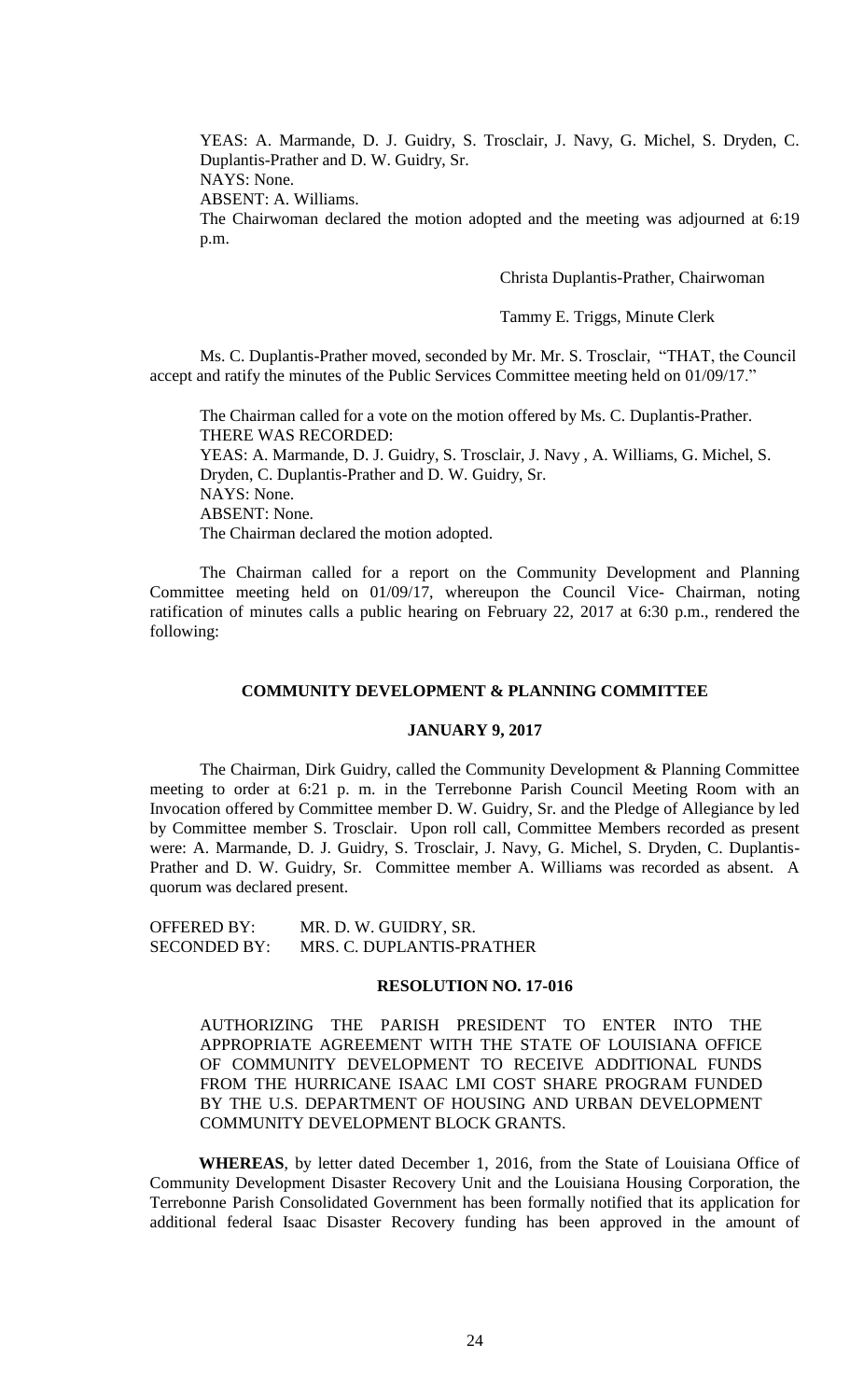\$278,152.86 for the Hazard Mitigation Grant Program (HMGP) and Hazard Mitigation Assistance (HMA) Cost Share for Low- to Moderate-Income (LMI) Households program; and

**WHEREAS,** the approved funding provides through Amendment #4 additional funds for the nonfederal share of at least the 10% or 25% for the elevation of flood damaged structures in the Parish also funded by FEMA HMGP or HMA programs to assist low to moderate income applicants and;

**WHEREAS,** the TOTAL PROJECT AWARD IS NOW: **\$578,152.86.**

**NOW, THEREFORE, BE IT RESOLVED** by the Terrebonne Parish Council that the Parish President be hereby authorized to enter into the appropriate agreement with the State of Louisiana Office of Community Development (OCD DRU) to the additional funding for the Hazard Mitigation Assistance Cost Share for LMI Households program.

#### **THERE WAS RECORDED:**

YEAS: A. Marmande, D. J. Guidry, S. Trosclair, J. Navy, G. Michel, S. Dryden, C. Duplantis-Prather, and D. W. Guidry, Sr. NAYS: None. ABSTAINING: None. ABSENT: A. Williams. The Chairman declared the resolution adopted on this the 9th day of January 2017.

**\* \* \* \* \* \* \* \* \***

OFFERED BY: MR. S. TROSCLAIR SECONDED BY: MR. G. MICHEL

## **RESOLUTION NO. 17-017**

OBLIGATING THE NECESSARY FUNDING UNDER THE TERREBONNE PARISH FLOOD HAZARD MITIGATION GRANT PROGRAM/HURRICANE GUSTAV, PROJECT NO 1786-109-0006 AND CDBG ISAAC LOW-TO-MODERATE INCOME (LMI) COST SHARE PROGRAM TO COMPLETE THE STRUCTURE ELEVATION OF 192 PIERRE STREET, CHAUVIN, LA 70344.

**WHEREAS,** the Terrebonne Parish Consolidated Government has been formally notified by FEMA and the Governor's Office of Homeland Security and Emergency Preparedness that the Hurricane Gustav Flood Hazard Mitigation Grant Program (HMGP), Project No. 1786-109-0006, can proceed with the mitigation of the following property:

| Address: | <b>192 Pierre Street</b> |
|----------|--------------------------|
|          | Chauvin, LA 70344        |

### Owned by: **Berton and Joann Lyons**;

**WHEREAS,** under the administrative guidance of Solutient, the revised "elevation packet" has been prepared and executed for the property owner recommending elevation including a personnel lift through the HMGP and CDBG programs.

**NOW, THEREFORE, BE IT RESOLVED**, by the Terrebonne Parish Council that the necessary funding under the Terrebonne Parish Flood Hazard Mitigation Grant Program/Hurricane Gustav, Project No. 1786-109-0006 and the CDBG Isaac LMI Cost Share Program be hereby obligated to mitigate the property above.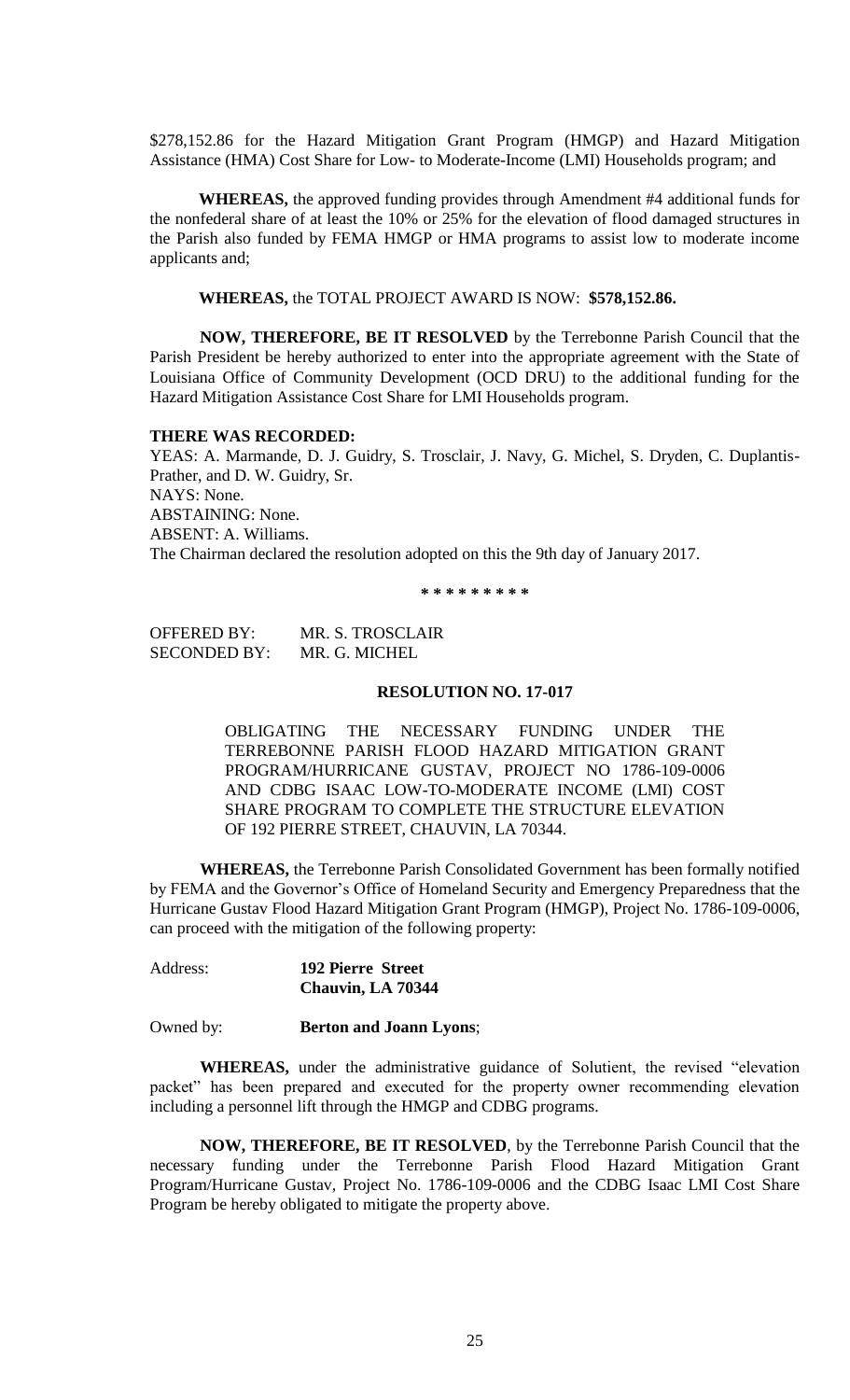#### **THERE WAS RECORDED:**

YEAS: A. Marmande, D. J. Guidry, S. Trosclair, J. Navy, G. Michel, S. Dryden, C. Duplantis-Prather, and D. W. Guidry, Sr. NAYS: None. ABSTAINING: None. ABSENT: A. Williams. The Chairman declared the resolution adopted on this the 9th day of January 2017.

**\* \* \* \* \* \* \* \* \***

OFFERED BY: MR. G. MICHEL SECONDED BY: MRS. C. DUPLANTIS-PRATHER

#### **RESOLUTION NO. 17-018**

OBLIGATING THE NECESSARY FUNDING UNDER THE TERREBONNE PARISH FLOOD HAZARD MITIGATION GRANT PROGRAM/HURRICANE GUSTAV, PROJECT NO 1786-109-0006 AND CDBG ISAAC LOW-TO-MODERATE INCOME (LMI) COST SHARE PROGRAM TO COMPLETE THE STRUCTURE ELEVATION OF 609 WESTVIEW DRIVE, HOUMA, LA 70364.

**WHEREAS,** the Terrebonne Parish Consolidated Government has been formally notified by FEMA and the Governor's Office of Homeland Security and Emergency Preparedness that the Hurricane Gustav Flood Hazard Mitigation Grant Program (HMGP), Project No. 1786-109-0006 and the CDBG Isaac LMI Cost Share Program, can proceed with the mitigation of the following property:

| Address: | 609 Westview Drive, |
|----------|---------------------|
|          | Houma, LA 70364.    |

Owned by: **Juan and Trinidad Barahona**;

**WHEREAS,** under the administrative guidance of Solutient, the required "elevation packet" has been prepared and executed for the property owner recommending elevation through the grant programs.

**NOW, THEREFORE, BE IT RESOLVED**, by the Terrebonne Parish Council that the necessary funding under the Terrebonne Parish Flood Hazard Mitigation Grant Program/Hurricane Gustav, Project No. 1786-109-0006 and the CDBG Isaac LMI Cost Share Program be hereby obligated to mitigate the property above.

#### **THERE WAS RECORDED:**

YEAS: A. Marmande, D. J. Guidry, S. Trosclair, J. Navy, G. Michel, S. Dryden, C. Duplantis-Prather, and D. W. Guidry, Sr. NAYS: None. ABSTAINING: None. ABSENT: A. Williams. The Chairman declared the resolution adopted on this the 9th day of January 2017.

**\* \* \* \* \* \* \* \* \***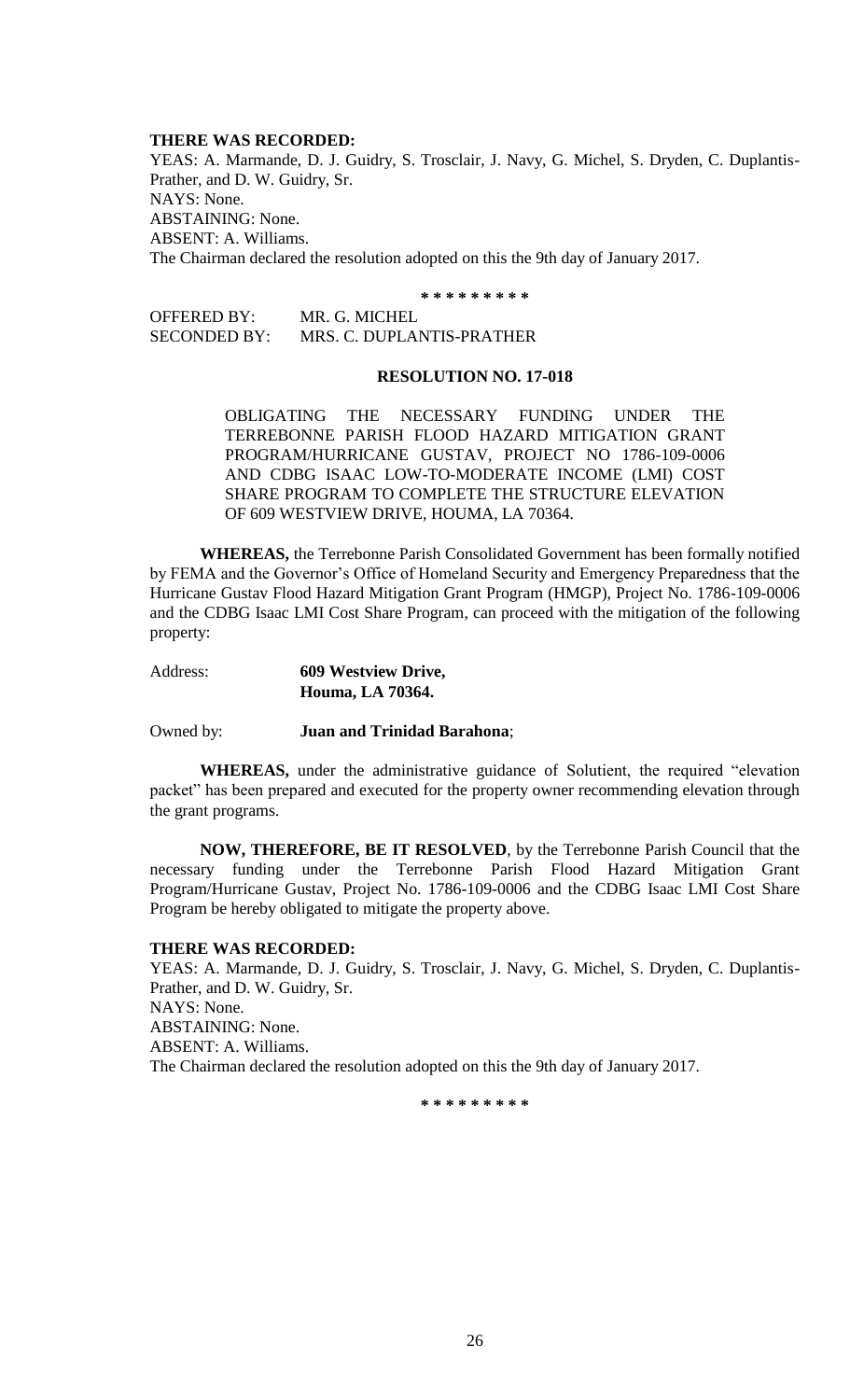OFFERED BY: MRS. C. DUPLANTIS-PRATHER SECONDED BY: MR. D. W. GUIDRY, SR.

### **RESOLUTION NO. 17-019**

GIVING NOTICE OF INTENT TO ADOPT AN ORDINANCE TO AMEND THE ZONING MAP OF THE PARISH OF TERREBONNE SO AS TO REZONE FROM R-2 (TWO-FAMILY RESIDENTIAL DISTRICT) TO C-3 (NEIGHBORHOOD COMMERCIAL DISTRICT); LOTS 8 & 9, BLOCK 4, GARNET ADDITION TO THE CITY OF HOUMA, TERREBONNE PARISH, LOUISIANA; MOTIVATIT SEAFOODS, LLC, APPLICANT; AND CALLING A PUBLIC HEARING ON SAID MATTER FOR WEDNESDAY, FEBRUARY 22, 2017 AT 6:30 P.M.

**BE IT RESOLVED** by the Terrebonne Parish Council (Community Development and Planning Committee), that notice be hereby given to adopt an ordinance to amend the Zoning Map of the Parish of Terrebonne so as to rezone from R-2 (Two-Family Residential District) to C-3 (Neighborhood Commercial District), Lots 8 & 9, Block 4, Garnet Addition to the City of Houma, Terrebonne Parish, Louisiana; and

**NOW, THEREFORE, BE IT RESOLVED** that a public hearing be called on said matter for Wednesday, February 22, 2017 at 6:30 p.m.

#### **THERE WAS RECORDED:**

YEAS: A. Marmande, D. J. Guidry, S. Trosclair, J. Navy, G. Michel, S. Dryden, C. Duplantis-Prather, and D. W. Guidry, Sr. NAYS: None. ABSTAINING: None. ABSENT: A. Williams. The Chairman declared the resolution adopted on this the 9th day of January 2017.

**\* \* \* \* \* \* \* \* \***

Ms. C. Duplantis-Prather moved, seconded by Mr. S. Trosclair, "THAT, there being no further business to come before the Community Development & Planning Committee, the meeting be adjourned."

The Chairman called for the vote on the motion offered by Ms. C. Duplantis-Prather. THERE WAS RECORDED:

YEAS: A. Marmande, D. J. Guidry, S. Trosclair, J. Navy, G. Michel, S. Dryden, C. Duplantis-Prather and D. W. Guidry, Sr.

NAYS: None.

ABSENT: A. Williams.

The Chairwoman declared the motion adopted and the meeting was adjourned at 6:25 p.m.

Dirk J. Guidry, Chairman

Tammy E. Triggs, Minute Clerk

Mr. S. Trosclair moved, seconded by Mr. D. W. Guidry, Sr., "THAT, the Council accept and ratify the minutes of the Community Development and Planning meeting held on 01/09/17."

The Chairman called for a vote on the motion offered by Mr. S. Trosclair. THERE WAS RECORDED: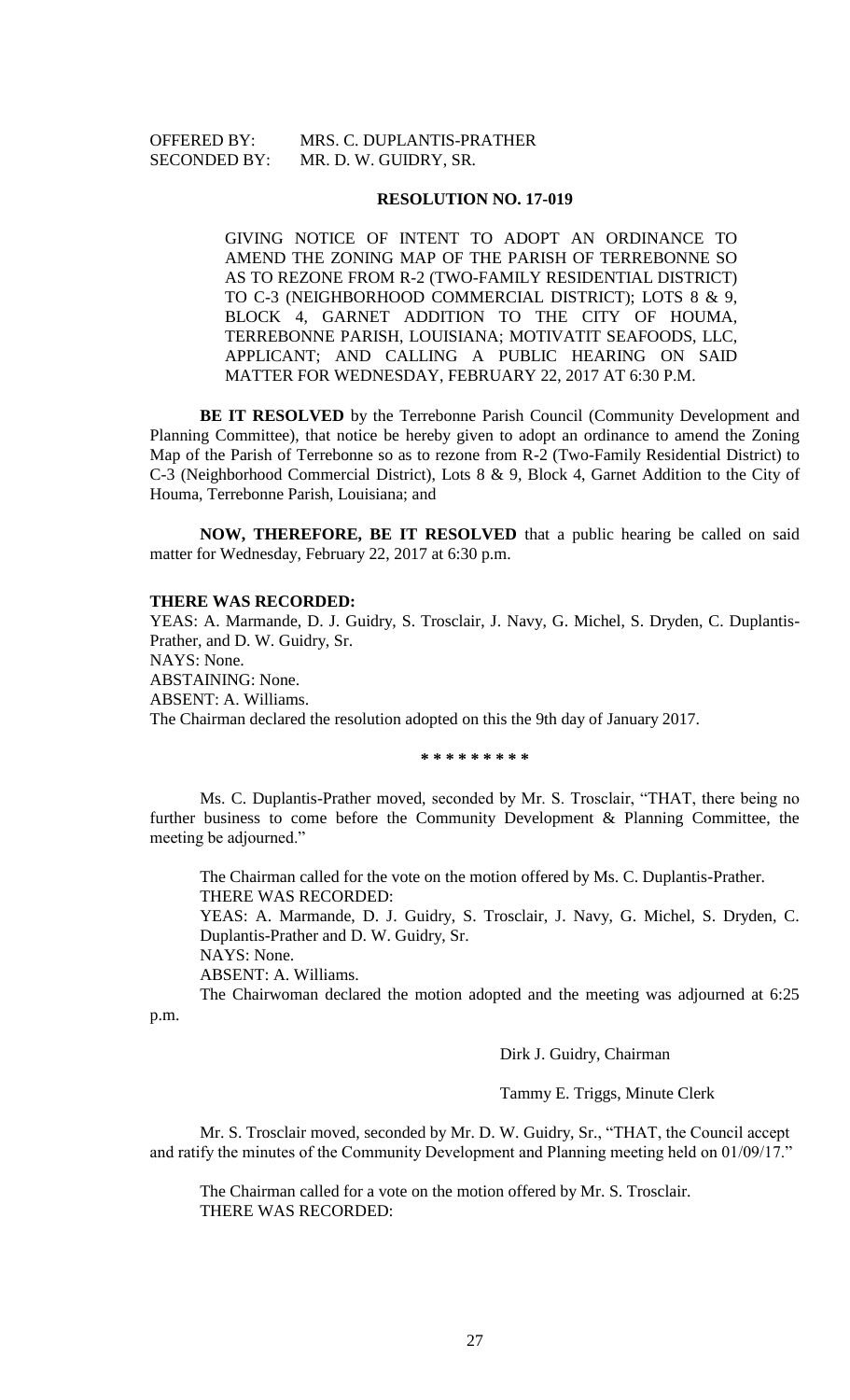YEAS: A. Marmande, D. J. Guidry, S. Trosclair, J. Navy , A. Williams, G. Michel, S. Dryden, C. Duplantis-Prather and D. W. Guidry, Sr. NAYS: None. ABSENT: None. The Chairman declared the motion adopted.

Ms. A. Williams moved, seconded by Mr. S. Trosclair, "THAT, the Council approve the following street light list:

INSTALL 4 STREET LIGHTS IN NEWLY ACCEPTED SUBDIISION "SUGAR MILL OLDE TOWNE, ADD. NO. 2 AS PER ORDINANCE NO. 8804; TPCG UTILITIES; RLD #2; DARRIN GUIDRY, DISTRICT 6

REPLACE FIXTURE WITH LED FIXTURE AND WHITE LIGHT AT SPRINGFIELD AND WILSBROOK; RLD #2; TPCG UTILITIES; DARRIN GUIDRY; DISTRICT."

The Chairman called for a vote on the motion offered by Ms. A. Williams. THERE WAS RECORDED: YEAS: A. Marmande, D. J. Guidry, S. Trosclair, J. Navy , A. Williams, G. Michel, S. Dryden, C. Duplantis-Prather and D. W. Guidry, Sr. NAYS: None. ABSENT: None. The Chairman declared the motion adopted.

Mr. S. Trosclair moved, seconded by Mr. S. Dryden, "THAT, the Council open nominations for the one vacancy on the Recreation District No. 6 Board, nominate Ms. Laura Browning; close nominations and appoint Ms. Laura Browning to serve a term on the Recreation District No. 6 Board. "

The Chairman called for a vote on the motion offered by Mr. S. Trosclair. THERE WAS RECORDED: YEAS: A. Marmande, D. J. Guidry, S. Trosclair, J. Navy , A. Williams, G. Michel, S. Dryden, C. Duplantis-Prather and D. W. Guidry, Sr. NAYS: None. ABSENT: None. The Chairman declared the motion adopted.

Ms. Laura Browning thanked the Council for appointing her to this board and stated that she will do her best to fulfill her obligation.

Councilman S. Trosclair thanked Ms. Browning for her willingness to serve and for her interest in the citizens of Terrebonne Parish.

Ms. A. Williams moved, seconded by Ms. C. Duplantis-Prather, "THAT, the Council hold nominations open for the one expiring term appointed by the Council open on the Terrebonne Economic Development Authority (African American) until the Council meeting."

The Chairman called for a vote on the motion offered by Ms. A. Williams. THERE WAS RECORDED: YEAS: A. Marmande, D. J. Guidry, S. Trosclair, J. Navy , A. Williams, G. Michel, S. Dryden, C. Duplantis-Prather and D. W. Guidry, Sr. NAYS: None. ABSENT: None. The Chairman declared the motion adopted.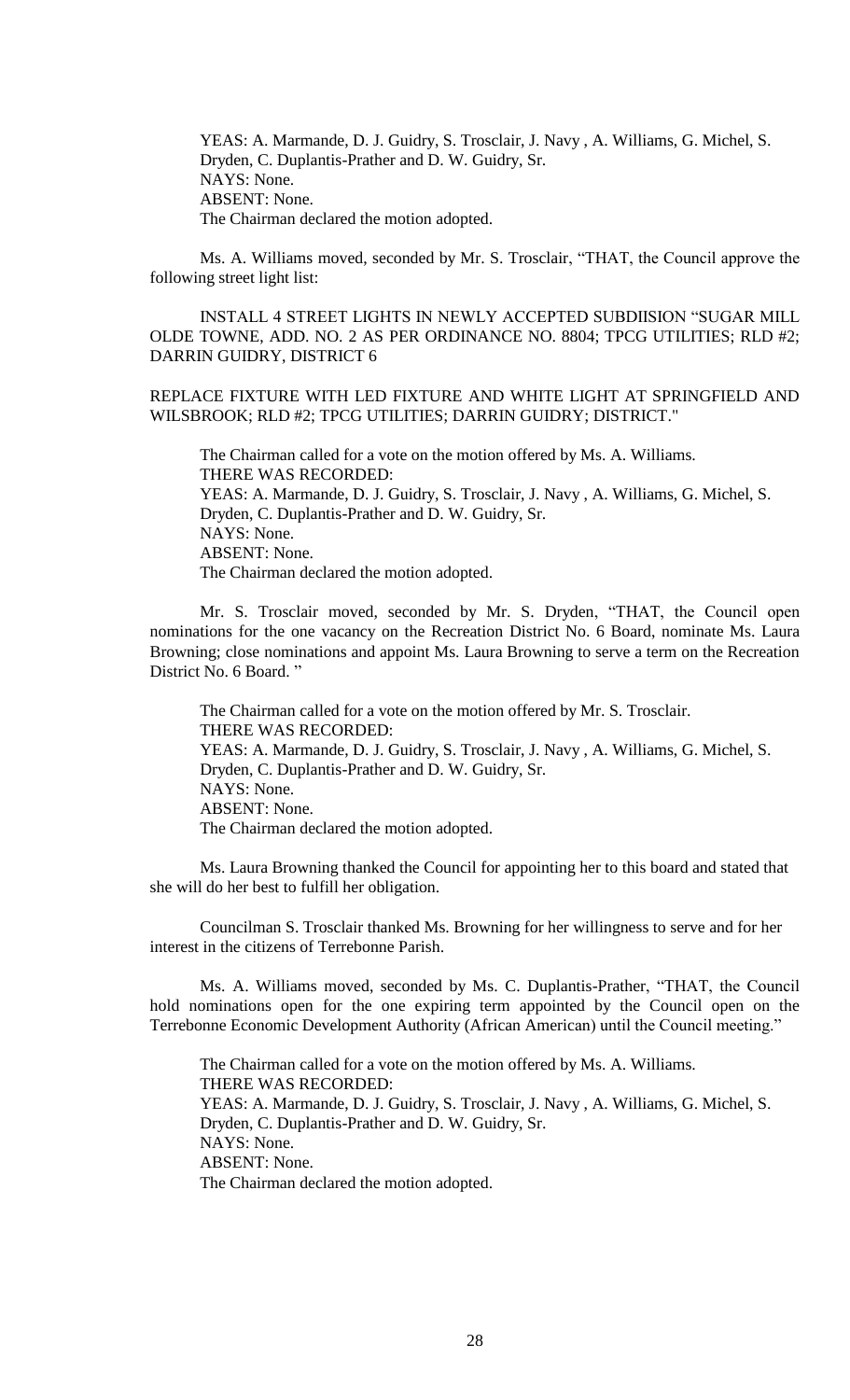Mr. G. Michel moved, seconded by Ms. A. Williams, "THAT, the Council hold nominations open the one expired term on the Bayou Cane Fire Protection District Board until the next Council meeting."

The Chairman called for a vote on the motion offered by Mr. G. Michel. THERE WAS RECORDED: YEAS: A. Marmande, D. J. Guidry, S. Trosclair, J. Navy , A. Williams, G. Michel, S. Dryden, C. Duplantis-Prather and D. W. Guidry, Sr. NAYS: None. ABSENT: None. The Chairman declared the motion adopted.

Ms. C. Duplantis-Prather moved, seconded by Mr. D. W. Guidry, Sr., "THAT, the Council open nominations for the one vacancy due to a resignation on the Downtown Development Corporation, nominate Mr. Sammuel Castalano; close nominations and appoint Mr. Sammuel Castalano to serve a term on the Downtown Development Corporation."

The Chairman called for a vote on the motion offered by Ms. C. Duplantis-Prather. THERE WAS RECORDED: YEAS: A. Marmande, D. J. Guidry, S. Trosclair, J. Navy , A. Williams, G. Michel, S. Dryden, C. Duplantis-Prather and D. W. Guidry, Sr. NAYS: None. ABSENT: None. The Chairman declared the motion adopted.

Mr. S. Trosclair moved, seconded by Mr. A. Marmande, "THAT, the Council open nominations for the one expired term on the Fire District No. 7 Board, nominate Mr. Barry Chauvin; close nominations and re-appoint Mr. Barry Chauvin to serve another term on the Fire District No. 7 Board."

The Chairman called for a vote on the motion offered by Mr. S. Trosclair. THERE WAS RECORDED: YEAS: A. Marmande, D. J. Guidry, S. Trosclair, J. Navy , A. Williams, G. Michel, S. Dryden, C. Duplantis-Prather and D. W. Guidry, Sr. NAYS: None. ABSENT: None. The Chairman declared the motion adopted.

Under Agenda Item 6A – Announcements, Council Members:

- Councilwoman C. Duplantis-Prather encouraged every pet owner to have their pets spayed or neutered to help control the pet population and if you find a stray animal please turn it in to the Animal Shelter.
- Councilman A. Marmande congratulated newly elected Council Chairman Dirk Guidry and Vice-Chairman S. Trosclair on their new positions and he also thanked former Council Chairman J. Navy for a job well done. He stated he is looking forward to working together in 2017.
- Councilman S. Trosclair expressed his empathy for the Price Family and the loss of their supermarket in Montegut (Price's Supermarket). He asked for the support of the Council and Administration in the Price Family's time of need.

Under Agenda Item 6B - Parish President G. Dove stated and announced the following:

 It was an honor and a pleasure working with Councilman J. Navy and the Council in 2016 and that he looks forward to working with the newly elected Council Chairman Dirk Guidry in 2017.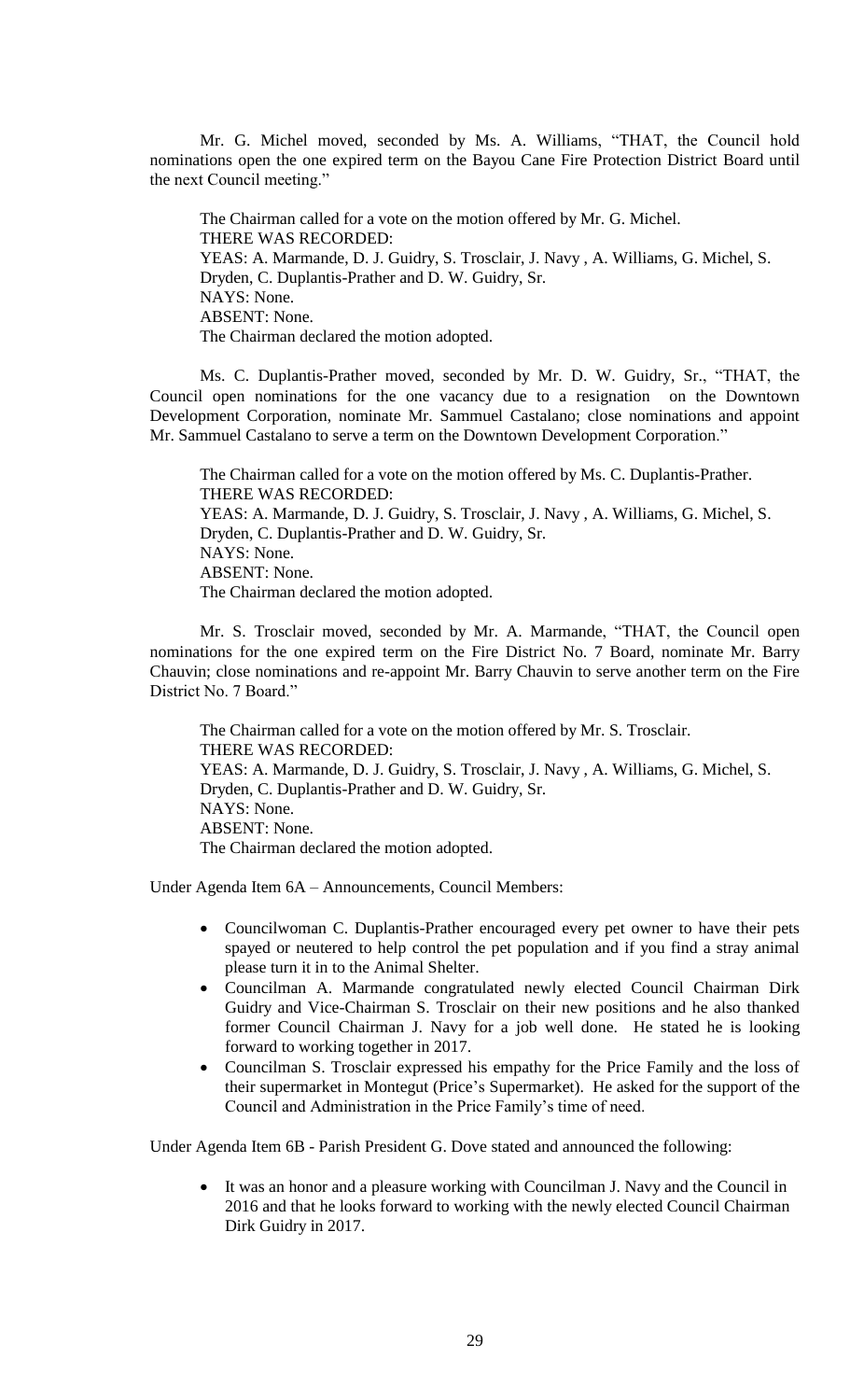- Dredging on Whiskey Island has began; noted that 9.4 cubic yards of sand will be pumped onto the island; and added that this project should be completed within a year and four months.
- The East Timbalier Island Project is going to bid in June of 2017.
- The Suzie Canal Levee on Grand Caillou (Dulac) will be going to bid in approximately two to three weeks.
- The Houma Navigational Canal Lock System is progressing on schedule and is moving on to the next phase of engineering.
- The Thompson Road Construction Project should be completed in approximately one month (from Hwy. 56 to Hwy. 57).
- The Bayou Gardens Boulevard Project is on schedule and should be completed in approximately two months (from Coteau Road to Bayou Blue Road).
- The Terrebonne Parish Levee District Board Falgout Canal Floodgate Project will be going to bid in approximately three to four weeks.
- The EOC Center is progressing on schedule.
- The Hollywood Road Extension Project Construction should begin soon in the area from Valhi Boulevard to Southdown Mandalay.
- Special thanks to Sheriff Jerry Larpenter and Officer Tommy Odom for the cleanup work on Percy Brown Road.

Ms. A. Williams moved, seconded by Mr. S. Trosclair, "THAT, the Council accept the Parish President's appointment of Mr. Keith Ward as City of Houma Fire Chief for the year 2017, and that the appointment be held over until, *Thursday*, January 26, 2017 in accordance with Article IV, Section4-03 of the Home Rule Charter."

The Chairman called for a vote on the motion offered by Ms. A. Williams. THERE WAS RECORDED: YEAS: A. Marmande, D. J. Guidry, S. Trosclair, J. Navy , A. Williams, G. Michel, S. Dryden, C. Duplantis-Prather and D. W. Guidry, Sr. NAYS: None. ABSENT: None. The Chairman declared the motion adopted.

Ms. A. Williams moved, seconded by Mr. S. Trosclair, "THAT, the Council accept the Parish President's appointment of Mr. Ernest Brown as TPCG Utilities Director for the year 2017, and that the appointment be held over until, *Thursday*, January 26, 2017 in accordance with Article IV, Section4-03 of the Home Rule Charter."

The Chairman called for a vote on the motion offered by Ms. A. Williams. THERE WAS RECORDED: YEAS: A. Marmande, D. J. Guidry, S. Trosclair, J. Navy , A. Williams, G. Michel, S. Dryden, C. Duplantis-Prather and D. W. Guidry, Sr. NAYS: None. ABSENT: None. The Chairman declared the motion adopted.

Ms. A. Williams moved, seconded by Mr. S. Trosclair, "THAT, the Council accept the Parish President's appointment of Mr. Jules Hebert as Parish Attorney for the year 2017, and that the appointment be held over until, *Thursday*, January 26, 2017 in accordance with Article IV, Section4-03 of the Home Rule Charter."

The Chairman called for a vote on the motion offered by Ms. A. Williams. THERE WAS RECORDED: YEAS: A. Marmande, D. J. Guidry, S. Trosclair, J. Navy , A. Williams, G. Michel, S. Dryden, C. Duplantis-Prather and D. W. Guidry, Sr. NAYS: None.